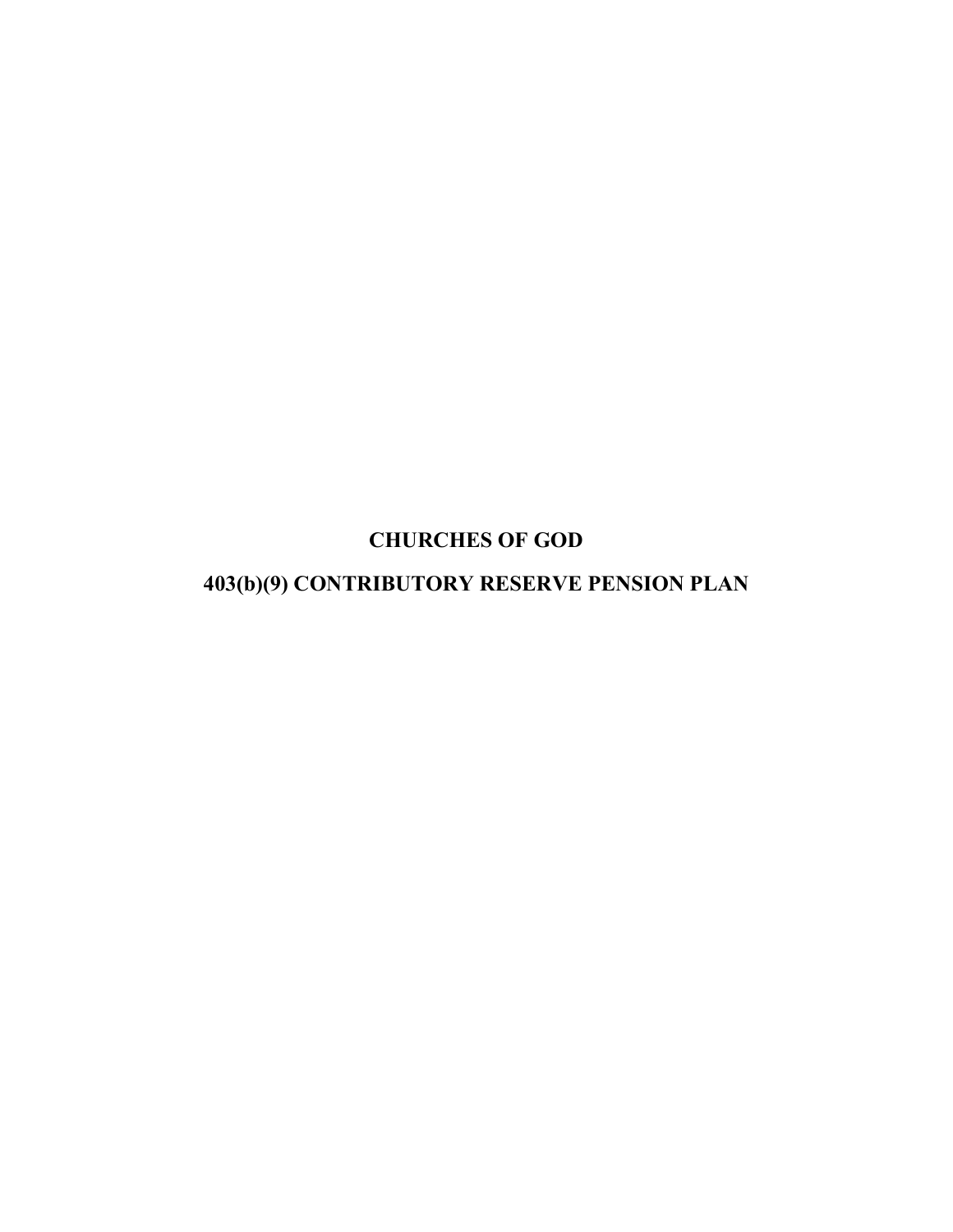# **CHURCHES OF GOD** 403(b)(9) CONTRIBUTORY RESERVE PENSION PLAN

# **TABLE OF CONTENTS**

| <b>ARTICLE I</b>   |                                      |
|--------------------|--------------------------------------|
| 1.01               |                                      |
| 1.02               |                                      |
|                    |                                      |
| <b>ARTICLE II</b>  |                                      |
| 2.01               |                                      |
| 2.02               |                                      |
| 2.03               |                                      |
| 2.04               |                                      |
| 2.05               |                                      |
| 2.06               |                                      |
| 2.07               |                                      |
| 2.08               |                                      |
| 2.09               |                                      |
| 2.10               |                                      |
| 2.11               |                                      |
| 2.12               | Employee                             |
| 2.13               |                                      |
| 2.14               |                                      |
| 2.15               |                                      |
| 2.16               |                                      |
| 2.17               |                                      |
| 2.18               |                                      |
| 2.19               |                                      |
| 2.20               |                                      |
| 2.21               |                                      |
| 2.22               |                                      |
| 2.23               |                                      |
| 2.24               |                                      |
| 2.25               |                                      |
| 2.26               |                                      |
| 2.27               |                                      |
| 2.28               |                                      |
| 2.29               |                                      |
| 2.30               |                                      |
|                    |                                      |
| <b>ARTICLE III</b> | <b>ELIGIBILITY AND PARTICIPATION</b> |

| . |  |
|---|--|
|---|--|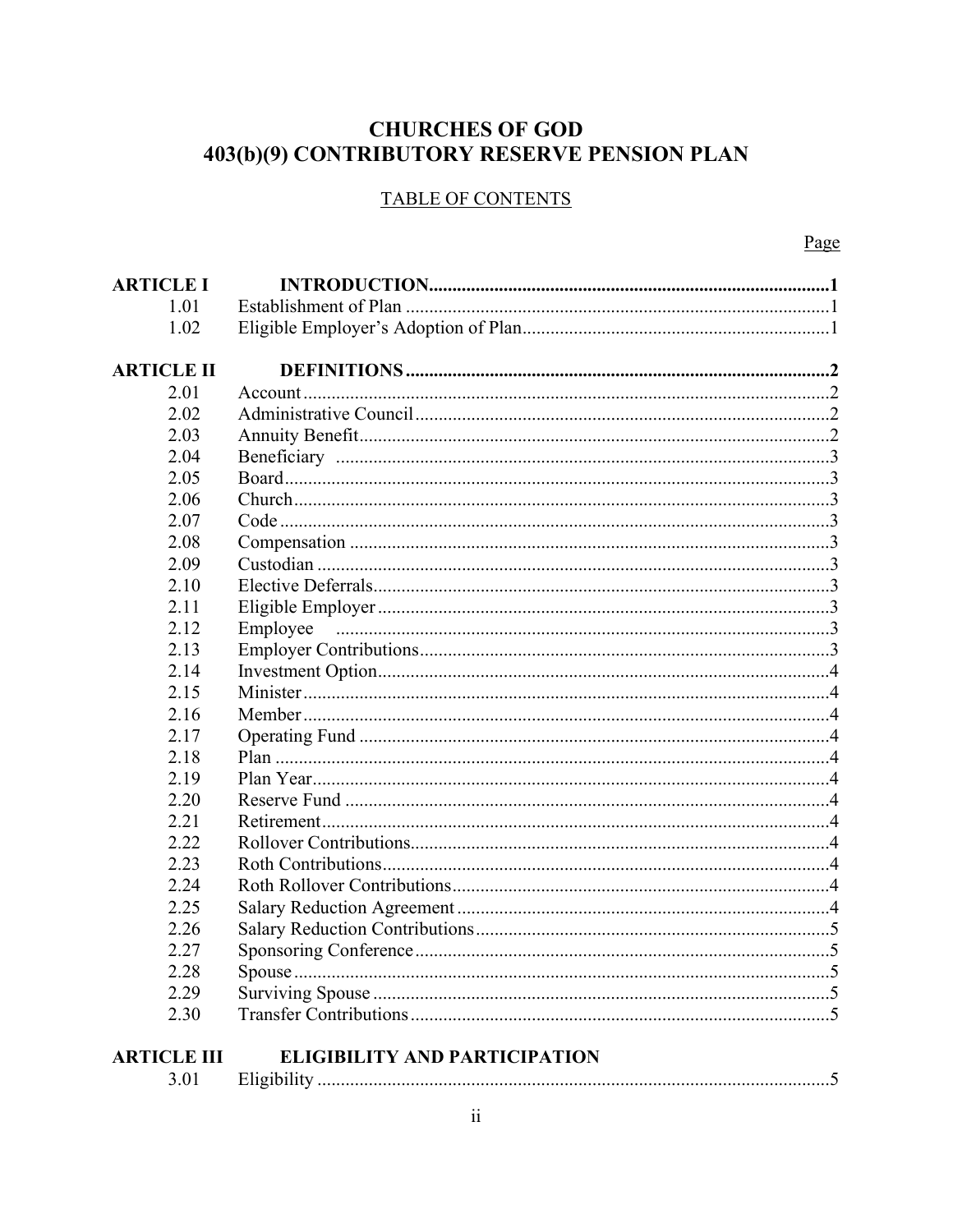|                     | 3.02 |                                                                            |  |
|---------------------|------|----------------------------------------------------------------------------|--|
| <b>ARTICLE IV</b>   |      |                                                                            |  |
|                     | 4.01 |                                                                            |  |
|                     | 4.02 |                                                                            |  |
|                     | 4.03 |                                                                            |  |
|                     | 4.04 |                                                                            |  |
|                     | 4.05 |                                                                            |  |
|                     | 4.06 |                                                                            |  |
|                     | 4.07 |                                                                            |  |
| <b>ARTICLE V</b>    |      |                                                                            |  |
|                     | 5.01 |                                                                            |  |
|                     | 5.02 |                                                                            |  |
|                     | 5.03 |                                                                            |  |
|                     | 5.04 | Processing Investment Choices Subject to Rules, Regulations and Procedures |  |
|                     |      |                                                                            |  |
|                     | 5.05 |                                                                            |  |
|                     | 5.06 |                                                                            |  |
|                     | 5.07 |                                                                            |  |
| <b>ARTICLE VI</b>   |      |                                                                            |  |
|                     | 6.01 |                                                                            |  |
|                     | 6.02 |                                                                            |  |
|                     | 6.03 |                                                                            |  |
|                     | 6.04 |                                                                            |  |
|                     | 6.05 |                                                                            |  |
| <b>ARTICLE VII</b>  |      |                                                                            |  |
|                     | 7.01 |                                                                            |  |
|                     | 7.02 |                                                                            |  |
|                     | 7.03 |                                                                            |  |
|                     | 7.04 |                                                                            |  |
|                     | 7.05 |                                                                            |  |
|                     | 7.06 |                                                                            |  |
|                     | 7.07 |                                                                            |  |
|                     | 7.08 |                                                                            |  |
|                     | 7.09 |                                                                            |  |
|                     | 7.10 |                                                                            |  |
|                     | 7.11 |                                                                            |  |
| <b>ARTICLE VIII</b> |      |                                                                            |  |
|                     | 8.01 |                                                                            |  |
|                     | 8.02 |                                                                            |  |
|                     | 8.03 |                                                                            |  |
|                     | 8.04 |                                                                            |  |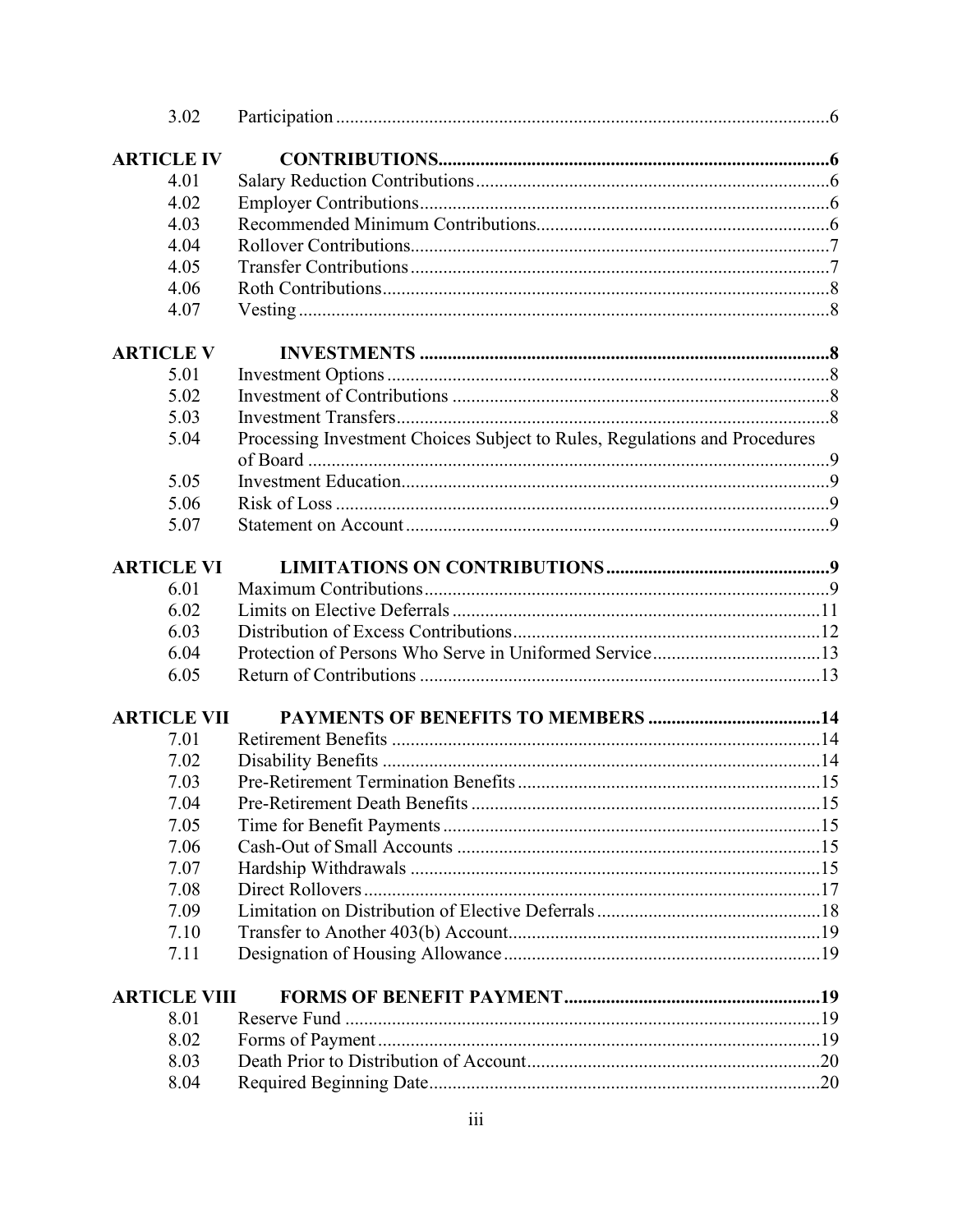| 8.05               |  |
|--------------------|--|
| 8.06               |  |
| <b>ARTICLE IX</b>  |  |
| 9.01               |  |
| 9.02               |  |
| 9.03               |  |
| 9.04               |  |
| <b>ARTICLE X</b>   |  |
| 10.01              |  |
| 10.02              |  |
| 10.03              |  |
| 10.04              |  |
| <b>ARTICLE XI</b>  |  |
| 11.01              |  |
| 11.02              |  |
| 11.03              |  |
| 11.04              |  |
| <b>ARTICLE XII</b> |  |
| 12.01              |  |
| 12.02              |  |
| 12.03              |  |
| 12.04              |  |
| 12.05              |  |
| 12.06              |  |
| 12.07              |  |
| 12.08              |  |
| 12.09              |  |
| 12.10              |  |
| 12.11              |  |
| 12.12              |  |
| 12.13              |  |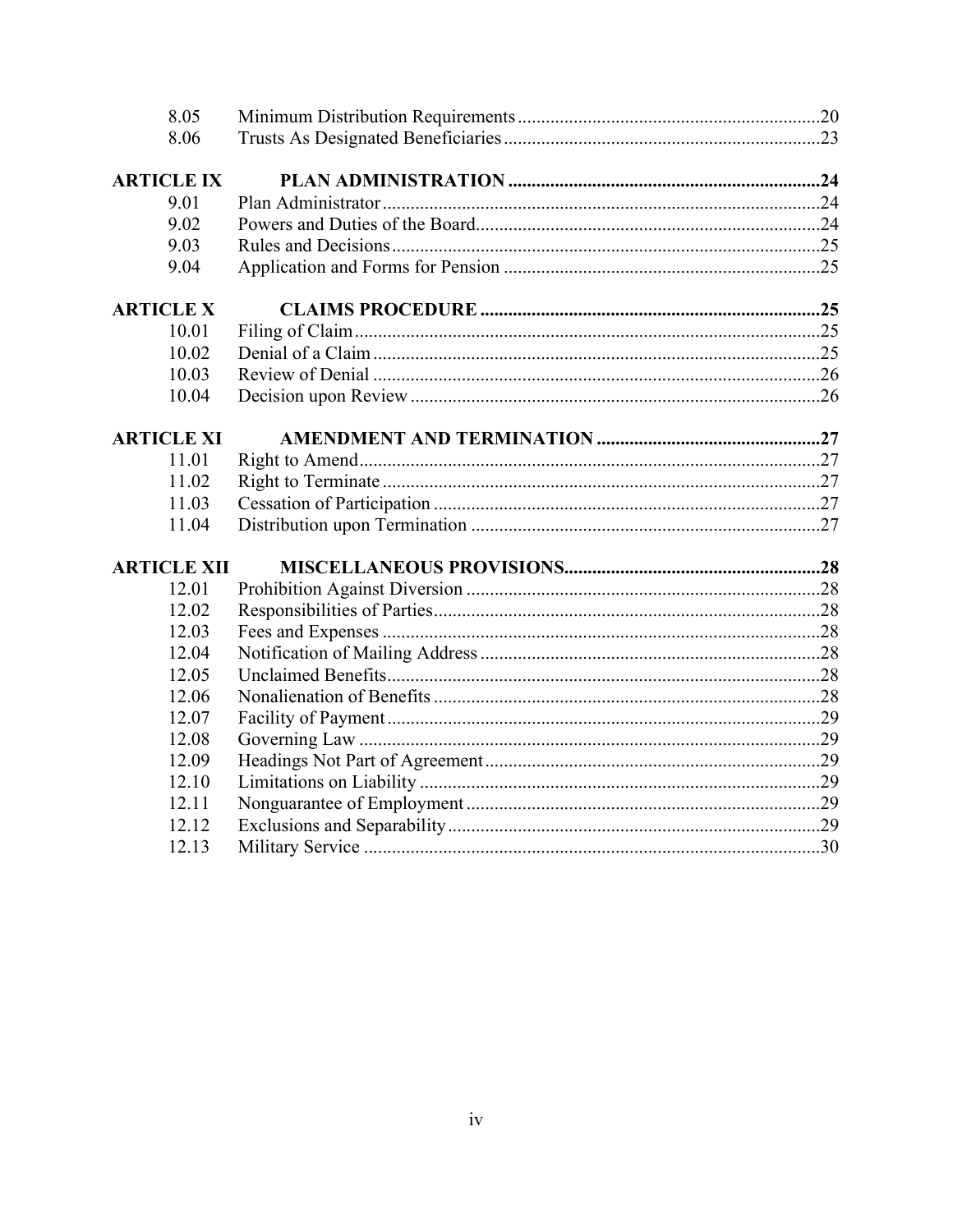#### CHURCHES OF GOD 403(B)(9) CONTRIBUTORY RESERVE PENSION PLAN

#### ARTICLE I

#### **INTRODUCTION**

#### 1.01 Establishment of Plan.

The Churches of God, General Conference established the Board of Pensions, effective June 1971, in order to provide retirement security to its participating pastors and other eligible church workers. Effective on that same date, the Board of Pensions established a retirement plan (the "Plan") in order to implement this intent of the Church. The provisions of this Plan are and shall at all times be kept in harmony with the Constitution and By Laws of the Church. The Plan is hereby amended and restated effective January 1, 2013.

The Plan is intended to be a retirement income account program described in section 403(b)(9) of the Internal Revenue Code of 1986, as amended ("Code"). The Plan is also intended to be a "church plan" within the meaning of section 414(e) of the Code and section 3(33) of the Employee Retirement Income Security Act of 1974 ("ERISA").

The Plan is therefore exempt from the requirements of ERISA. It is intended that the Plan shall be interpreted, wherever possible, to comply with the applicable terms of the Code and all applicable regulations and rulings issued under the Code. Should it come to the attention of the Board that any term of the Plan, or its operation, is inconsistent with these Code provisions, the Board shall have the power to make such corrections in the form or administration of the Plan as it may deem necessary, in its absolute discretion, to remedy the inconsistencies.

 This Plan document reflects the terms and conditions that apply with respect to assets held in the Code section 403(b)(9) retirement income account program administered by the Board. To the extent that an Eligible Employer enters into agreements with providers of annuity contracts (as defined in Code section 403(b)(1)) issued by an insurance company qualified to issue annuities in a state, or custodial accounts (as defined in Code section 403(b)(7)) issued by a regulated investment company, or with providers of other retirement income accounts (as defined in Code section 403(b)(9)) that are not administered by the Board the terms of such other agreements shall not alter or apply to the terms of this Plan document or to assets held by the Board under this Plan and will not be taken into account as contracts available under the Plan. However, such annuity contracts, custodial accounts, or retirement income accounts are treated as purchased under a single contract for purposes of satisfying the requirements of Code section 403(b) and the related regulations and for purposes of satisfying the limitations of under Code sections 402(g) and 415.

1.02 Eligible Employer's Adoption of Plan. This Plan is intended to be used by Eligible Employers to establish a Code section 403(b)(9) retirement income account program. Each participating Eligible Employer establishes this Plan for the exclusive benefit of and in order to provide retirement income security to its Employees. Each Eligible Employer, by adopting this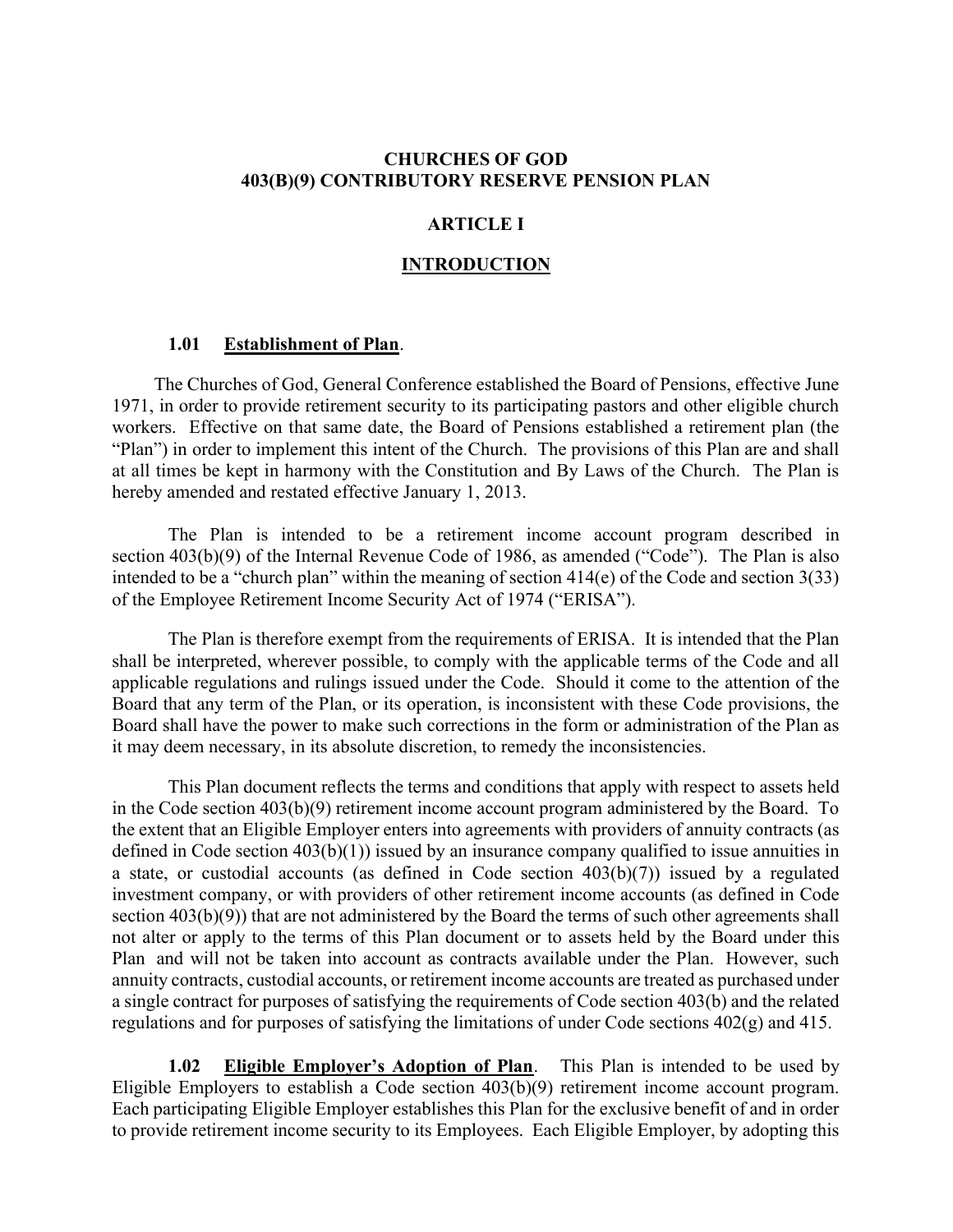Plan, shall establish a separate Code section 403(b)(9) plan, independent from the plan of any other Eligible Employer. Collectively, the Plan is comprised of this document and such other list(s), policies or procedures, or written document(s), which, when properly executed or otherwise put into effect, are hereby incorporated by reference and made a part of the Plan as may be necessary or required by law.

### ARTICLE II

#### **DEFINITIONS**

As used in this Plan the following terms shall have the following meanings unless a different meaning is plainly required by the context:

2.01 Account. The term "Account" shall mean the bookkeeping account or accounts established for the purpose of separately accounting for a Member's interest in the commingled assets of the Plan. A Member's Account may include any of the following sub-accounts:

(a) A Salary Reduction Contributions Account which includes any Salary Reduction Contributions made pursuant to Section 4.01 and any earnings thereon.

(b) An Employer Contributions Account which includes any Employer Contributions made pursuant to Section 4.02 and any earnings thereon.

(c) A Rollover Contributions Account which includes any Rollover Contributions made pursuant to Section 4.04 and any earnings thereon.

(d) A Transfer Contributions Account which includes any Transfer Contributions made pursuant to Section 4.05 and any earnings thereon.

(e) A Roth Contributions Account which includes any Roth Contributions made pursuant to Section 4.06 and any earnings thereon.

(f) A Roth Rollover Contributions Account which includes any Roth Rollover Contributions made pursuant to Section 4.04(b) and any earnings thereon.

 The Board reserves the right, in its sole discretion, to establish additional sub-accounts as it may deem necessary or appropriate.

2.02 Administrative Council. The term "Administrative Council" shall mean the Administrative Council of the Churches of God, General Conference.

2.03 Annuity Benefit. The term "Annuity Benefit" shall mean the fixed benefit provided from the Retirement Reserve Fund for a retired Member or Surviving Spouse (or Beneficiary).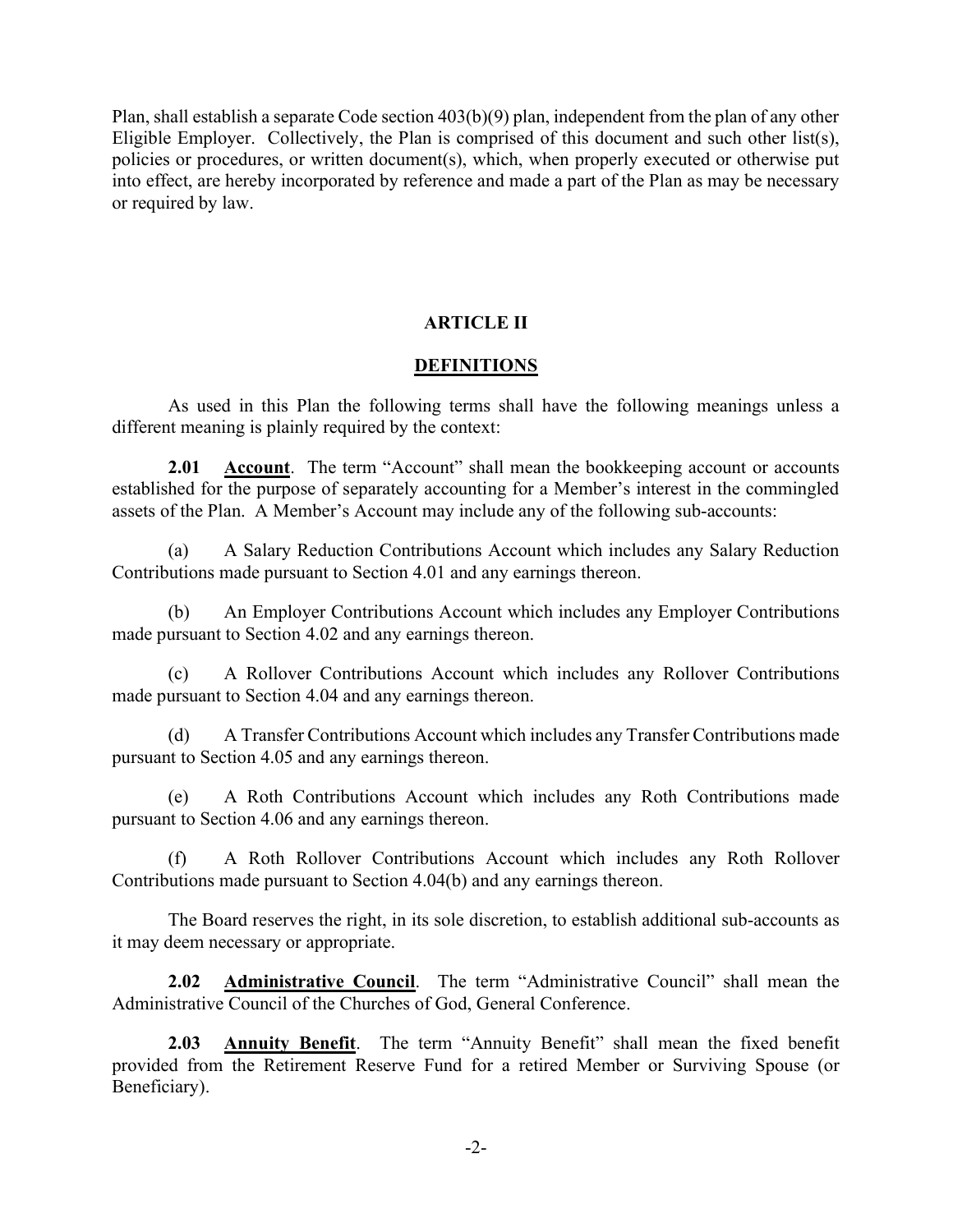**2.04** Beneficiary. The term "Beneficiary" shall mean the individual(s) or entity(ies), including a trust, charitable organization or estate, designated by a Member pursuant to, and in accordance with, the rules and procedures established by the Board. The Member's Spouse shall be the primary beneficiary unless such Spouse waives that right in writing. When a Member designates more than one Beneficiary, such designation shall, unless otherwise specified, be conclusively presumed to be in the alternative, in the order named, and payment by the Board to the first named entitled Beneficiary shall completely discharge the Plan's obligation hereunder. Members shall have the right to change, delete from or add to their designated Beneficiaries at any time; provided, however, that any such change, deletion or addition shall become effective only when the written designation thereof is received by the Board.

2.05 Board. The term "Board" shall mean the Board of Pensions of the Churches of God.

2.06 Church. The term "Church" shall mean the Churches of God, General Conference.

2.07 Code. The term "Code" shall mean the Internal Revenue Code of 1986, as amended.

2.08 Compensation. The term "Compensation" shall mean the total amount of base salary, wages or other payments paid to Member by the Eligible Employer for personal services rendered, including (a) the fair rental value of a parsonage and estimated housing expenses, or (b) the actual value of a housing allowance. The term "Compensation" shall not include reimbursement for direct expenses or other non-taxable allowances. In the case of a self-employed Minister, "Compensation" shall mean such Minister's net earnings from self-employment.

2.09 Custodian. The term "Custodian" shall mean the service provider employed by the Board to manage one or more of the Investment Options offered to Members.

2.10 Elective Deferrals. The term "Elective Deferrals" means the contributions made to the Plan at the election of the Member in lieu of receiving cash compensation pursuant to a Salary Reduction Agreement and shall include both Salary Reduction Contributions and Roth Contributions. The term "Elective Deferrals" also includes any additional elective contributions made by a Member who is or will be age 50 or older in a taxable year, in accordance with, and subject to, Code section 414(v).

2.11 Eligible Employer. The term "Eligible Employer" shall mean any Congregation of the Churches of God, any other agency, organization or institution of the Church. In addition, subject to the approval of the Board, the term "Eligible Employer" shall also include an organization unrelated to the Church to the extent that a Minister provides services to such other organization in connection with the exercise of his ministry.

**2.12** Employee. The term "Employee" shall mean any person who is employed by an Eligible Employer.

**2.13** Employer Contributions. The term "Employer Contributions" shall mean those contributions paid by the Eligible Employer to the Plan pursuant to Section 4.02.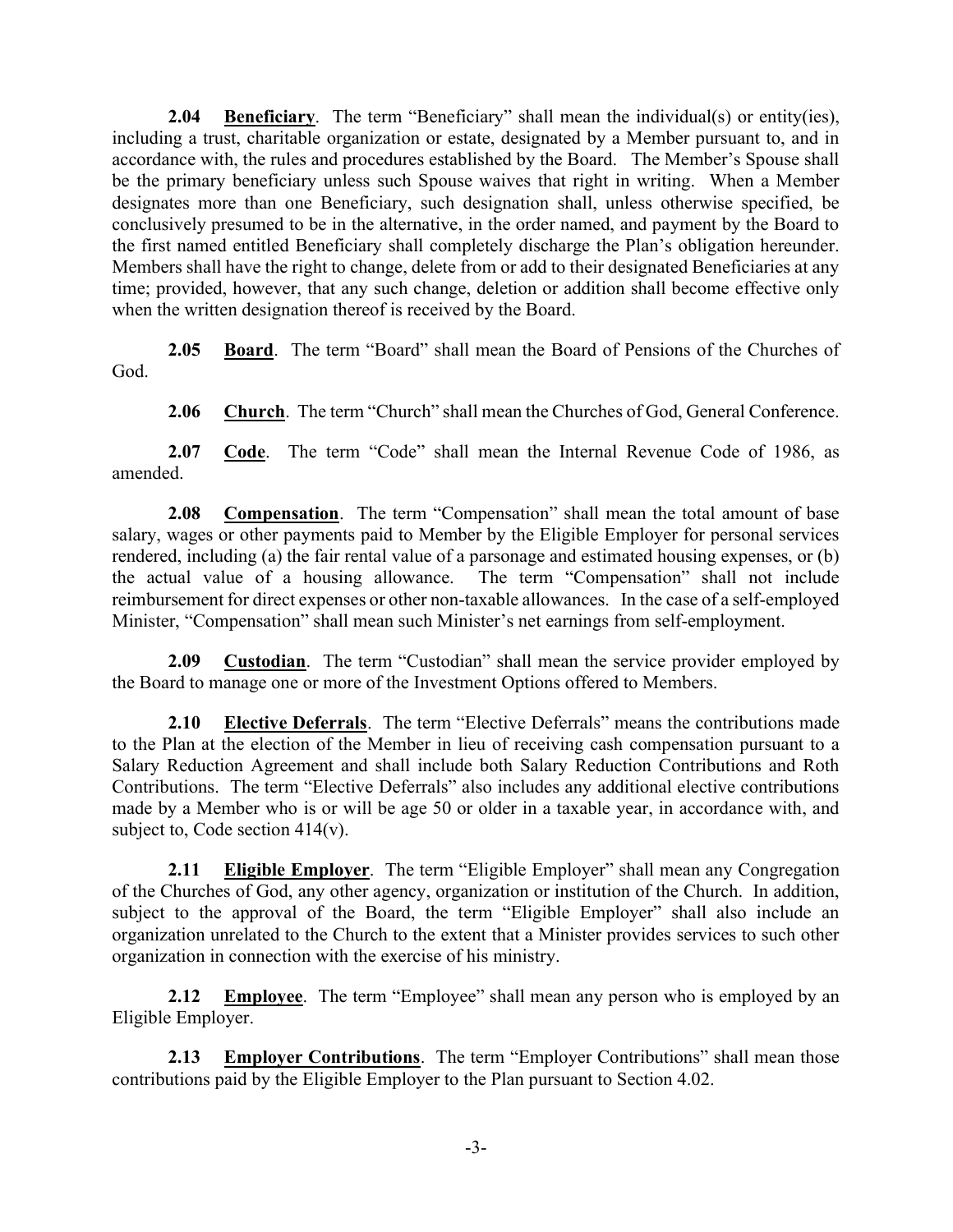2.14 Investment Option. The term "Investment Option" shall mean any investment fund selected by the Board for the investment of Plan assets. The Board shall have the discretion to select and eliminate such funds as it shall deem appropriate.

2.15 Minister. The term "Minister" shall mean a certified, licensed, ordained, or specially credentialed minister of the Church who provides services to an Eligible Employer or who is a self-employed minister described in Code section  $414(e)(5)(A)(i)(I)$ .

2.16 Member. The term "Member" shall mean an Employee who has satisfied the requirements for participation under Article III and has been enrolled in the Plan. A Member shall continue to be a Member until all Plan benefits payable on his behalf have been paid.

2.17 Operating Fund. The term "Operating Fund" shall mean the fund from which the Plan's operating expenses are paid.

2.18 Plan. The term "Plan" shall mean the Churches of God Contributory Reserve Pension Plan as set forth herein and as from time to time amended. However, as described in, each Eligible Employer adopts this Plan as a separate plan, independent from the plan of any other Eligible Employer. All section references within the Plan are to sections of this Plan unless the context clearly indicates otherwise.

2.19 Plan Year. The term "Plan Year" shall mean the calendar year.

2.20 Reserve Fund. The term "Reserve Fund" shall mean the separate fund managed by the Board from which annuity benefits are paid.

2.21 Retirement. The term "Retirement" shall mean the Member's termination of employment from active service with all Eligible Employers for reason other than death after a Member has attained age 62. Notwithstanding the foregoing, a Minister is not considered to be Retired unless his Sponsoring Conference provides a certification of retirement.

2.22 Rollover Contributions. The term "Rollover Contributions" shall mean the direct transfer of an eligible rollover distribution to the Plan pursuant to Section 4.03, not including any Roth Rollover Contributions.

**2.23** Roth Contributions. The term "Roth Contributions" shall mean those voluntary salary deferrals designated by the Member as Roth Contributions in accordance with the provisions of Section 4.06.

2.24 Roth Rollover Contributions. The term "Roth Rollover Contributions" shall mean the amount of Roth elective deferrals, within the meaning of Code section 402A, which are directly transferred to the Plan in an eligible rollover distribution made pursuant to Section 4.04(b).

2.25 Salary Reduction Agreement. The term "Salary Reduction Agreement" shall mean a written, legally binding agreement between an Employee or Minister and the Eligible Employer, made in accordance with the requirements of Section 4.01. The effective date of a Salary Reduction Agreement must be on or after the first day of the month following the first day of employment for such Employee or Minister.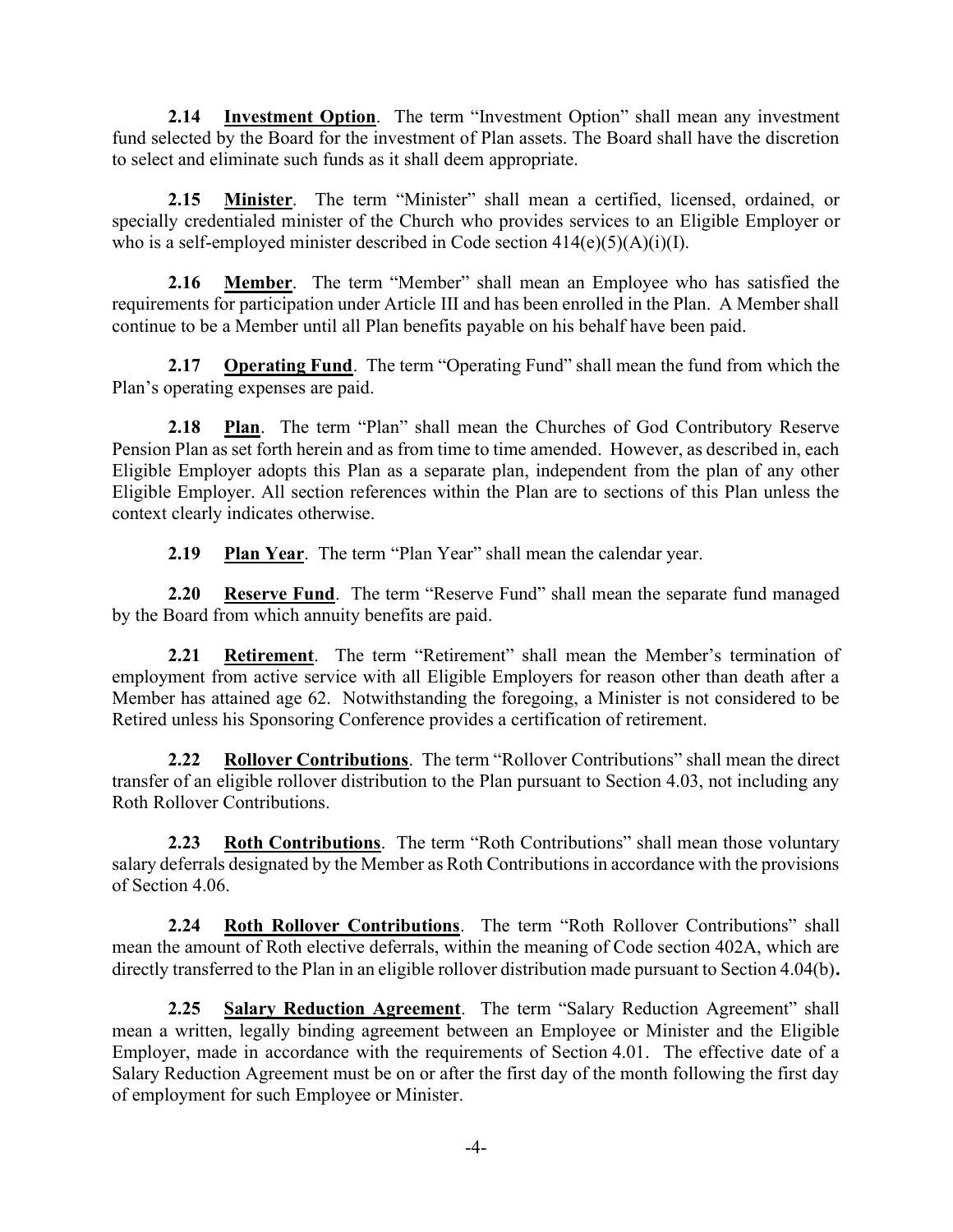2.26 Salary Reduction Contributions. The term "Salary Reduction Contributions" shall mean those voluntary salary deferrals paid by the Eligible Employer to the Plan at the election of a Member pursuant to Section 4.01.

2.27 Sponsoring Conference. The term "Sponsoring Conference" shall mean the employer or judicatory of the Church providing credentials for a minister.

2.28 Spouse. The term "Spouse" shall mean the person of the opposite sex to whom the Member is married at the relevant time by a religious or civil ceremony effective under the laws of the state in which the marriage was contracted.

2.29 Surviving Spouse. The term "Surviving Spouse" shall mean the person of the opposite sex who is legally married to a Member on the date that the Member's benefit payments under the Plan commence and who survives the death of the Member.

2.30 Transfer Contributions. The term "Transfer Contributions" shall mean those amounts contributed to the Plan pursuant to Section 4.05.

Use of Terms. Any words herein used in the masculine shall be read and be construed in the feminine where they would so apply. Words in the singular shall be read and construed as though used in the plural in all cases where they would so apply.

## ARTICLE III

## ELIGIBILITY AND PARTICIPATION

### 3.01 Eligibility.

(a) Subject to the provisions of Section 3.01(c), the following employees shall be eligible for membership in the Plan immediately upon their date of hire by an Eligible Employer.

- (1) Ministers.
- (2) Commissioned home or foreign missionaries of the Church.

(3) Administrative employees of the General Conference, local conference staff and lay employees working for an Eligible Employer.

(b) Subject to the approval of the Administrative Council, the Board may declare other persons or groups of persons to be eligible to participate in the Plan.

(c) Each Eligible Employer shall determine which of its Employees or Ministers are eligible to participate in the Plan. The Eligible Employer's eligibility conditions and enrollment requirements shall be set forth in written policies, procedures or other documents and are hereby incorporated by reference and made part of the Plan.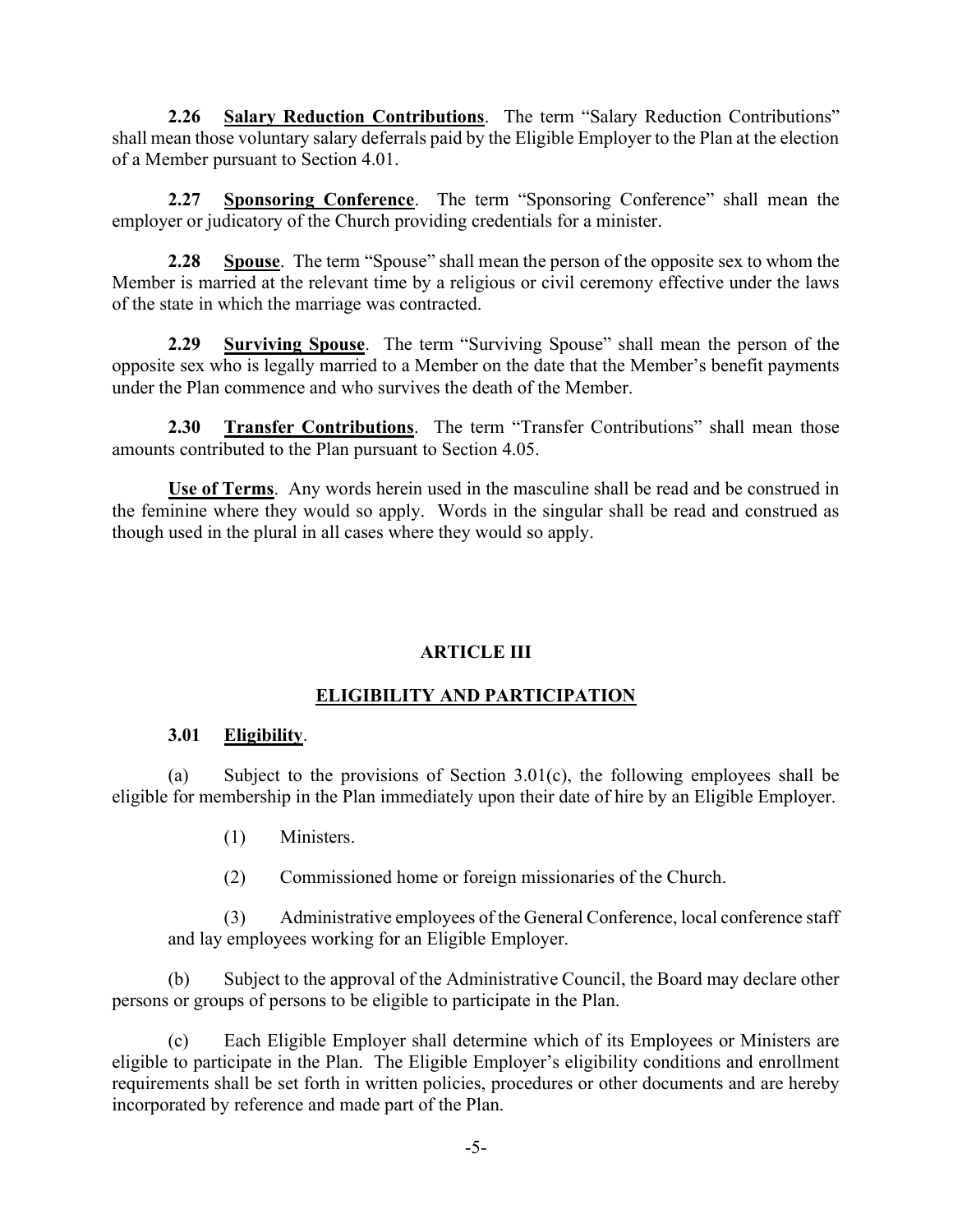3.02 Participation. An Employee or Minister who meets the eligibility requirements in Section 3.01 shall become a Member in the Plan by submitting to the Board an enrollment form and Beneficiary designation form, or any other form required by the Board for such purpose.

## ARTICLE IV

### **CONTRIBUTIONS**

### 4.01 Salary Reduction Contributions.

(a) Subject to the limitations in Article VI, an Employee or Minister who meets the eligibility requirements of Section 3.01 may elect to defer a specified dollar amount or a percentage of his Compensation which would have been received in the Plan Year except for the deferral election. Such contributions shall also include any additional elective contribution amounts made by a Member who is age 50 or older in accordance with the requirements of Code section 414(v). The Eligible Employer shall forward such Salary Reduction Contributions within a period that is no longer than is reasonable for the proper administration of the Plan. All such contributions shall be credited to the Member's Salary Reduction Contributions Account and shall be fully vested at all times and shall not be subject to forfeiture for any reason.

(b) A Salary Reduction Contributions election shall be made pursuant to a Salary Reduction Agreement which satisfies the requirements of Code section 403(b). A Salary Reduction Agreement shall apply only with respect to Compensation for services rendered to the Eligible Employer by the Member which is not currently available prior to the effective date of his Salary Reduction Agreement. Subject to the limitations in the preceding sentence, a Member may enter into more than one Salary Reduction Agreement each year. A Salary Reduction Agreement may be terminated at any time with respect to future Compensation not currently available.

4.02 Employer Contributions. An Eligible Employer may make Employer Contributions to the Plan on behalf of a Employee or Minister who is eligible to receive such contributions pursuant to Section 3.01 in such amount as the Eligible Employer may from time to time determine. The Eligible Employer shall establish the amount of any Employer Contributions in written policies, procedures or other documents, which are hereby incorporated by reference and made part of the Plan.

All such contributions shall be paid directly to the Plan by the Eligible Employer. Employer Contributions shall be forwarded to the Plan at such time as the Plan Administrator shall require, but in no event later than is reasonable for the proper administration of the Plan. All such contributions shall be credited to the Member's Employer Contributions Account. All such Employer Contributions shall be fully vested when made.

4.03 Recommended Minimum Contributions. The recommended minimum contribution to this Plan shall be a total contribution (including both Employer Contributions and Elective Deferrals) equal to twelve percent (12%) of such Member's Compensation.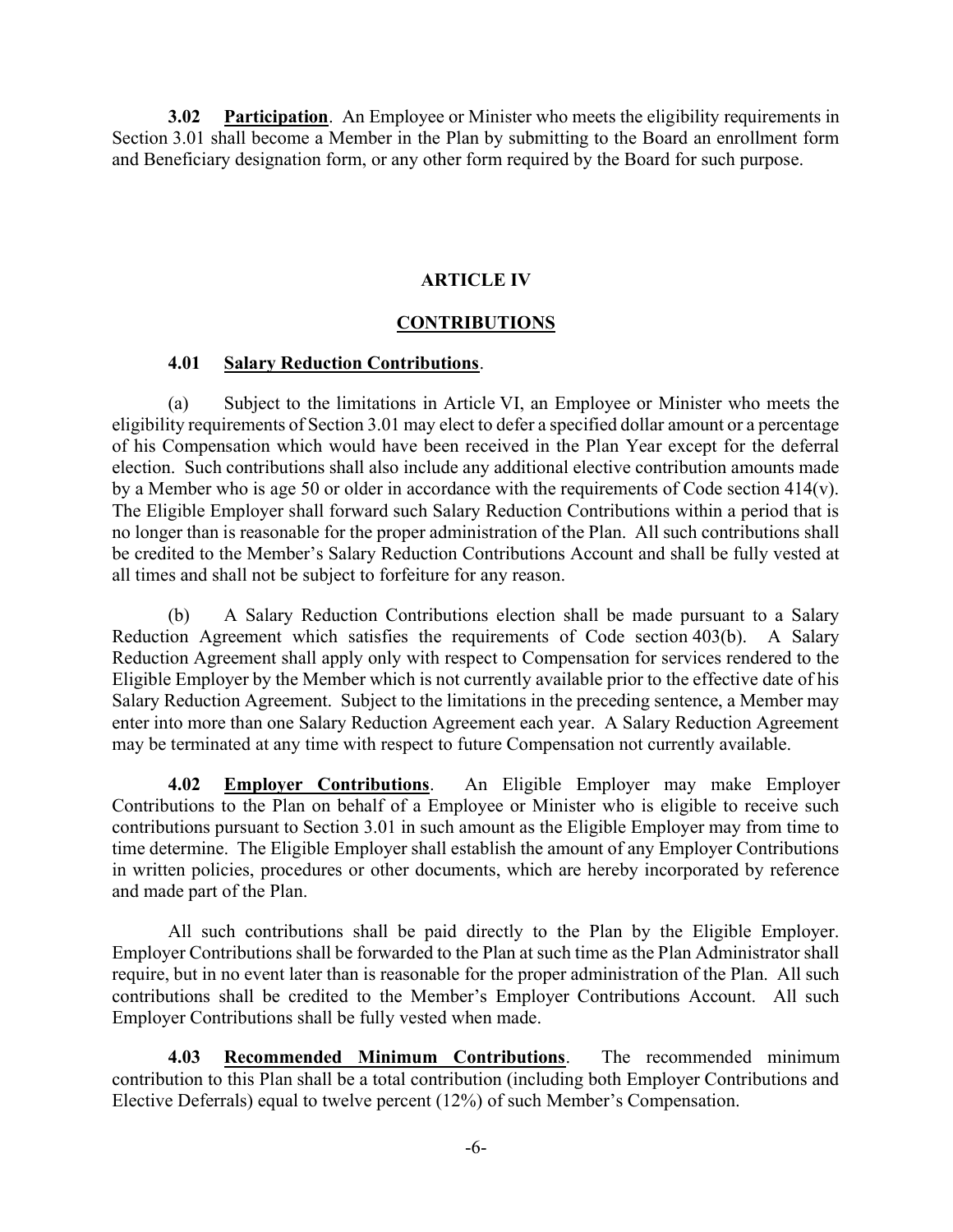### 4.04 Rollover Contributions.

(a) A Member may, in accordance with procedures established by the Board and subject to any limitations imposed under the Code, roll over all or part of any distribution from an eligible retirement plan, provided the distribution is paid over to the Plan as a direct rollover or within sixty (60) days following receipt of the distribution by the Member, or such later date as may be permitted under the Code. For purposes of this Section 4.04, an "eligible retirement plan" includes:

(1) A Code section  $403(b)(1)$  annuity contract, a Code section  $403(b)(7)$ custodial account or a Code section 403(b)(9) retirement income account;

(2) An individual retirement account or annuity described in Code section 408(a) or 408(b);

(3) A qualified trust described in Code section  $401(a)$ ;

(4) An annuity plan described in Code section 403(a); and

(5) An eligible deferred compensation plan described in Code section 457(b) which is maintained by a state, political subdivision of a state, or any agency or instrumentality of a state or political subdivision of a state.

(b) Notwithstanding the provisions of Section 4.04(a), any amounts that constitute Roth elective deferrals, within the meaning of Code section 402A, shall be accepted by the Board as a Rollover Contribution only if such amounts are paid over to the Plan as a direct rollover from another Roth elective deferral account under an applicable retirement plan described in Code section  $402A(e)(1)$  and only to the extent the rollover is permitted under the rules of Code section 402(c).

(c) To effect a Rollover Contribution, the Member shall complete such forms and provide such information to the Board as the Board deems necessary to ensure that all applicable conditions of the Code are satisfied. All contributions made pursuant to Section 4.04(a) shall be credited to the Member's Rollover Contributions Account. All contributions made pursuant to Section 4.04(b) shall be credited to the Member's Roth Rollover Contributions Account. The balance in a Member's Rollover Contributions Account and Roth Rollover Contributions Account shall be fully vested at all times and shall not be subject to forfeiture for any reason.

4.05 Transfer Contributions. Subject to the approval of the Board, amounts may be transferred to the Plan on behalf of a Member (with respect to amounts attributable to the Member) directly from a Code section 403(b)(1) annuity contract, a Code section 403(b)(7) custodial account or a Code section 403(b)(9) retirement income account. To effect a Transfer Contribution, the Member shall complete such forms and provide such information to the Plan Administrator as the Board deems necessary to ensure that the applicable conditions of the Code are satisfied. Any such transfer must be made in accordance the requirements of Treasury Regulation section 1.403(b)-10(b)(3), and with rules and procedures established by the Plan Administrator including, without limitation, the establishment of minimum amounts for such transfers. All amounts transferred to the Plan pursuant to this Section 4.05, other than automatic transfers described in Section 7.10(a), shall be credited to the Member's Transfer Contributions Account. Automatic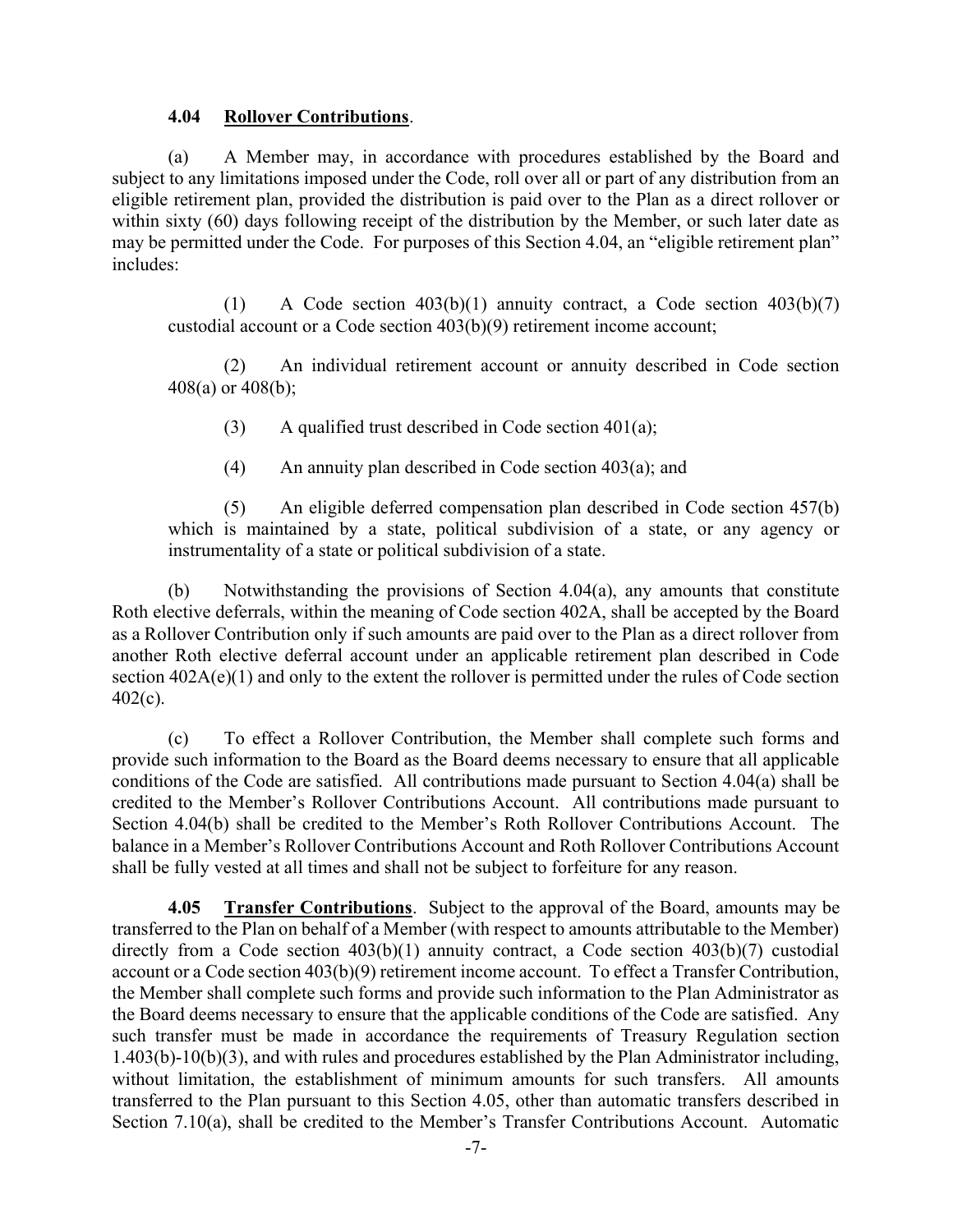Transfers made pursuant to Section 7.10(a) will be allocated to the same contributions accounts from which they were transferred. The balance in a Member's Transfer Contributions Account shall be fully vested at all times and shall not be subject to forfeiture for any reason.

4.06 Roth Contributions. An Employee or Minister who meets the eligibility requirements of Section 3.01 may elect to defer a specified dollar amount or percentage of his Compensation as a Roth Contribution. Such elective deferrals must be designated irrevocably as Roth Contributions in a Salary Reduction Agreement that satisfies the requirements of Section 4.01(b) and shall be treated by the Eligible Employer as includible in the Employee's income at the time such Employee or Minister would have received the amount in case had he not executed such Salary Reduction Agreement. Such amount may also include any contributions made by a Member who is age 50 or older in accordance with the requirements of Code section  $414(v)$ . The Eligible Employer shall forward such Roth Contributions to within a period that is no longer than is reasonable for the proper administration of the Plan. All such deferrals shall be credited to the Member's Roth Contributions Account. The balance in each Member's Roth Contributions Account shall be fully vested at all times and shall not be subject to forfeiture for any reason. Roth Contributions shall be subject to the requirements of Code section 402A and shall further be subject to any regulatory guidance issued by the Internal Revenue Service with respect to Code section 402A.

4.07 Vesting. All contributions made to a Member's Account will be 100% vested and nonforfeitable at all times.

### ARTICLE V

## **INVESTMENTS**

**5.01 Investment Options.** Each Member Account shall be invested in Investment Options selected by the Board in its sole discretion. The Board may periodically add or eliminate Investment Options.

5.02 Investment of Contributions. Each Member shall specify in his Salary Reduction Agreement, or in any other form as may be provided by the Board, the manner in which any contributions made by to the Plan on his behalf are to be invested. A Member may change the manner in which contributions are to be invested by submission of proper written or voice instructions. If a Participant fails to designate an Investment Fund or Funds as authorized above, the Board shall invest such Participant's contributions in the Plan's default Investment Option, as selected by the Board in their sole discretion.

5.03 Investment Transfers. With respect to the balance in a Member's Account, each Member may elect to have such Account balance transferred to any one or more other Investment Option(s), or change the manner in which such Account balance is allocated among the Investment Options. A Member shall be entitled to elect a transfer pursuant to this Section 5.03. Any such transfer shall become effective as of any month end, or at any other time as may be established by the Board.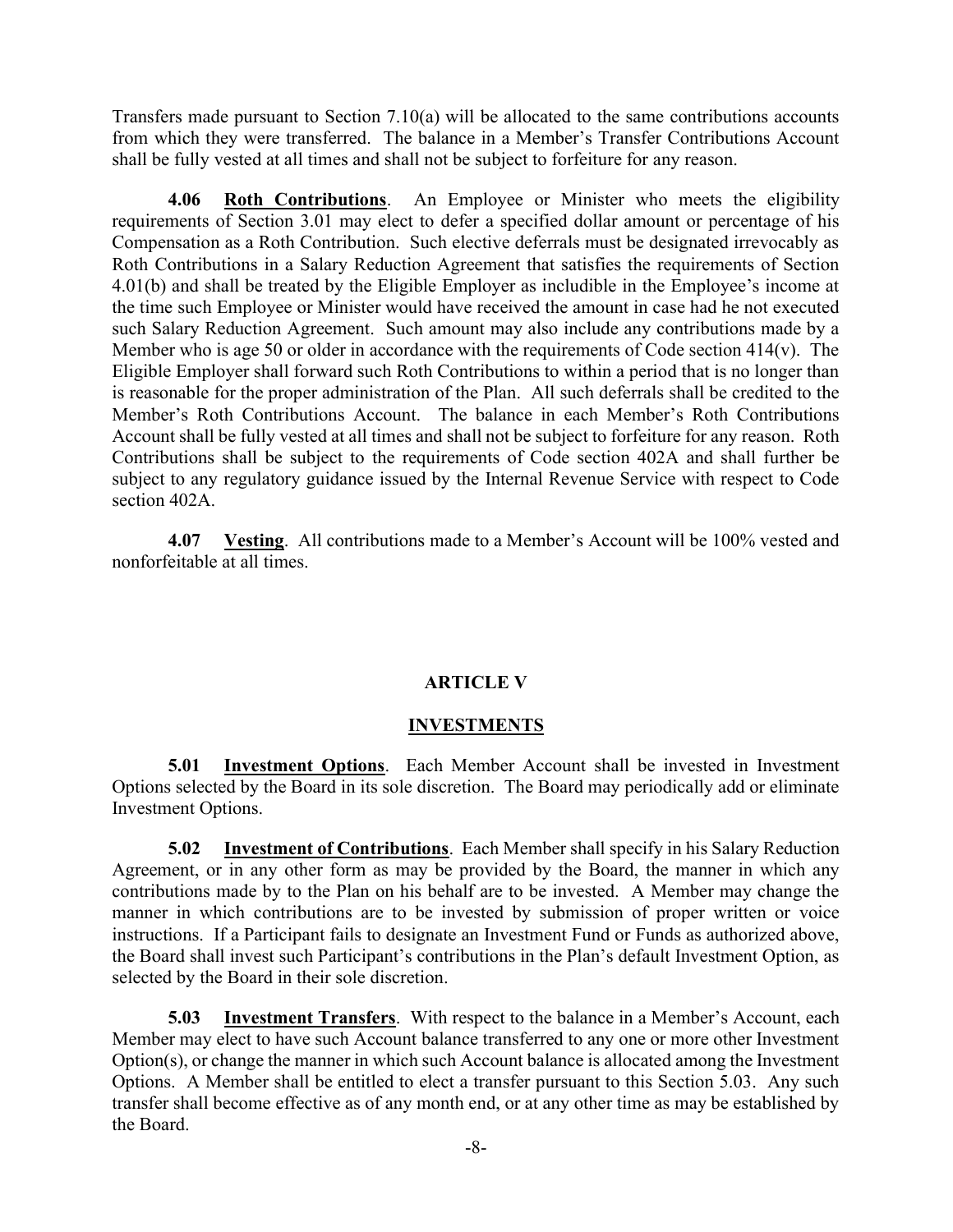5.04 Processing Investment Choices Subject to Rules, Regulations and Procedures of Board. The processing of investment choices shall be subject to any rules, regulations or procedures which the Board, in its sole discretion, considers necessary or convenient for the efficient administration of the Plan. The Board may authorize alternative methods for making changes in investment elections, including electronic or telephonic communications. The availability of any such alternative investment election method (including all applicable rules, procedures, and limitations applicable thereto) shall be communicated to Members.

5.05 Investment Education. The Board may provide Members with a risk assessment guide or such other investment education materials as it deems appropriate to help guide the Member in selecting Investment Options. Such materials are intended only for investment education and are not intended as investment recommendations or advice.

5.06 Risk of Loss. Participation in the Plan is entirely voluntary, and each Member assumes all investment risks connected with the Investment Options held for his Plan Account. No representative of the Board or any Eligible Employer is authorized to make any recommendation or provide any advice to any Member concerning which Investment Options available under the Plan best suit the Member's particular circumstances.

5.07 Statement of Account. A statement of each Member's Account shall be made available no less often than quarterly. Such statement shall show the part thereof which represents the Member's contributions, and any earnings thereon, and the part derived from all other sources. In lieu of printed statements, the Board, in its discretion, may make statements required under this Section 5.07 available in electronic format, or by other alternative methods of dissemination.

## ARTICLE VI

## LIMITATIONS ON CONTRIBUTIONS

## 6.01 Maximum Contributions.

(a) Except as provided in subsection 6.01(b) below, the contributions for any Plan Year on behalf of a Member (not including any additional elective contributions described under Code section 414(v) or any contributions made pursuant to Section 4.04 and 4.05) shall not exceed the Member's Defined Contribution Limit. A Member's Defined Contribution Limit for any Plan Year shall be an amount equal to the lesser of:

(1) 100% of the Member's "includible compensation" as defined under Code section 403(b), or

(2) The applicable dollar amount under Code section  $415(c)(1)(A)$  (\$50,000 in 2012), as adjusted under Code section 415(d)(1)(B).

(b) The Member's Defined Contribution Limit for any Plan Year shall not be treated as exceeding the limitation of subsection 6.01(a) if contributions on behalf of the Member meet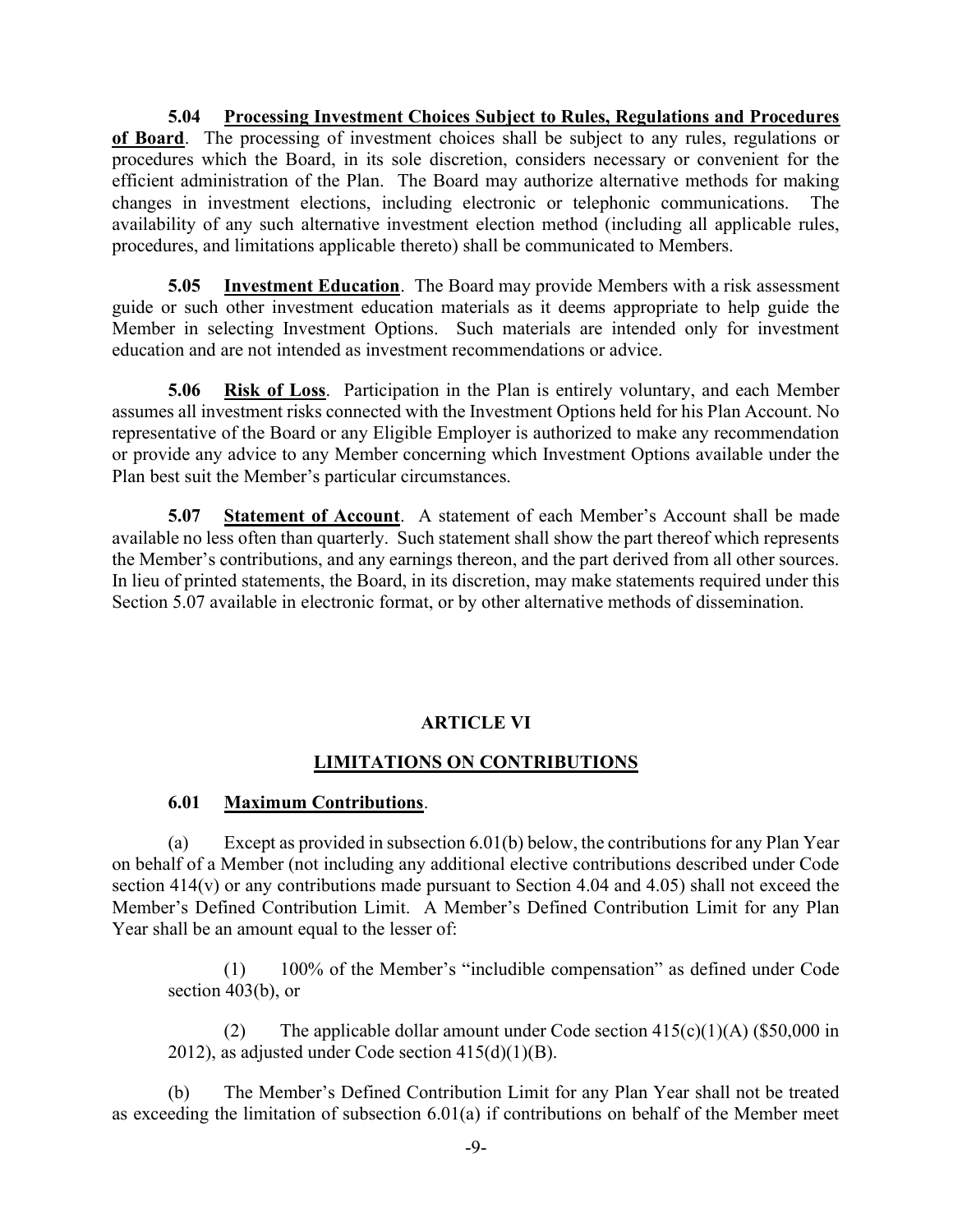the requirements of Code section  $415(c)(7)(A)$  and are not in excess of \$10,000. The total amount of contributions with respect to any Member which may be taken into account for purposes of this subsection (b) for all years may not exceed \$40,000.

(c) In the case of Member described in Code section  $415(c)(7)(B)$ , who is performing services outside the United States, the Defined Contribution Limit for any Plan Year shall not be treated as exceeding the limitation of subsection 6.01(a) if the contributions with respect to such Member are not in excess of the greater of \$3,000 or the Member's includible compensation, as defined under Code section 403(b)(3).

(d) If the annual additions for a Member for any Plan Year shall exceed the limitations in this Section 6.01, then the Plan may correct such excess in accordance with the Employee Plans Compliance Resolution System as set forth in Revenue Procedure 2008-50 or any superseding guidance, including, but not limited to, the preamble of the final regulations issued under Code section 415. Excess annual additions, if any, for a Member shall be deemed to be maintained at all times in a separate account subject to Code section 403(c).

(e) When determining a Member's 'includible compensation' for purposes of the limitation set forth in Section  $6.01(a)(1)$ , the following provisions shall apply:

(1) Compensation for a limitation year shall include amounts earned but not paid during the limitation year solely because of the timing of pay periods and pay dates, provided: (A) the amounts are paid during the first few weeks of the next limitation year; (B) the amounts are included on a uniform and consistent basis with respect to all similarly situated Members; and (C) no compensation is included in more than one limitation year;

(2) In the case of a Member who terminates employment during the Plan Year, compensation shall include amounts paid after such termination of employment if such amounts: (A) are paid by the later of: (i) two and one-half  $(2<sup>1</sup>/<sub>2</sub>)$  months after termination of employment, and (ii) the end of the Plan Year that includes the date of termination of employment; and (B) are payments of regular compensation for services performed during the Member's regular working hours or outside of such working hours, such as overtime, commissions, bonuses, and other similar payments that would have been paid to the Member prior to termination of employment if the Member had continued in employment with the Eligible Employer.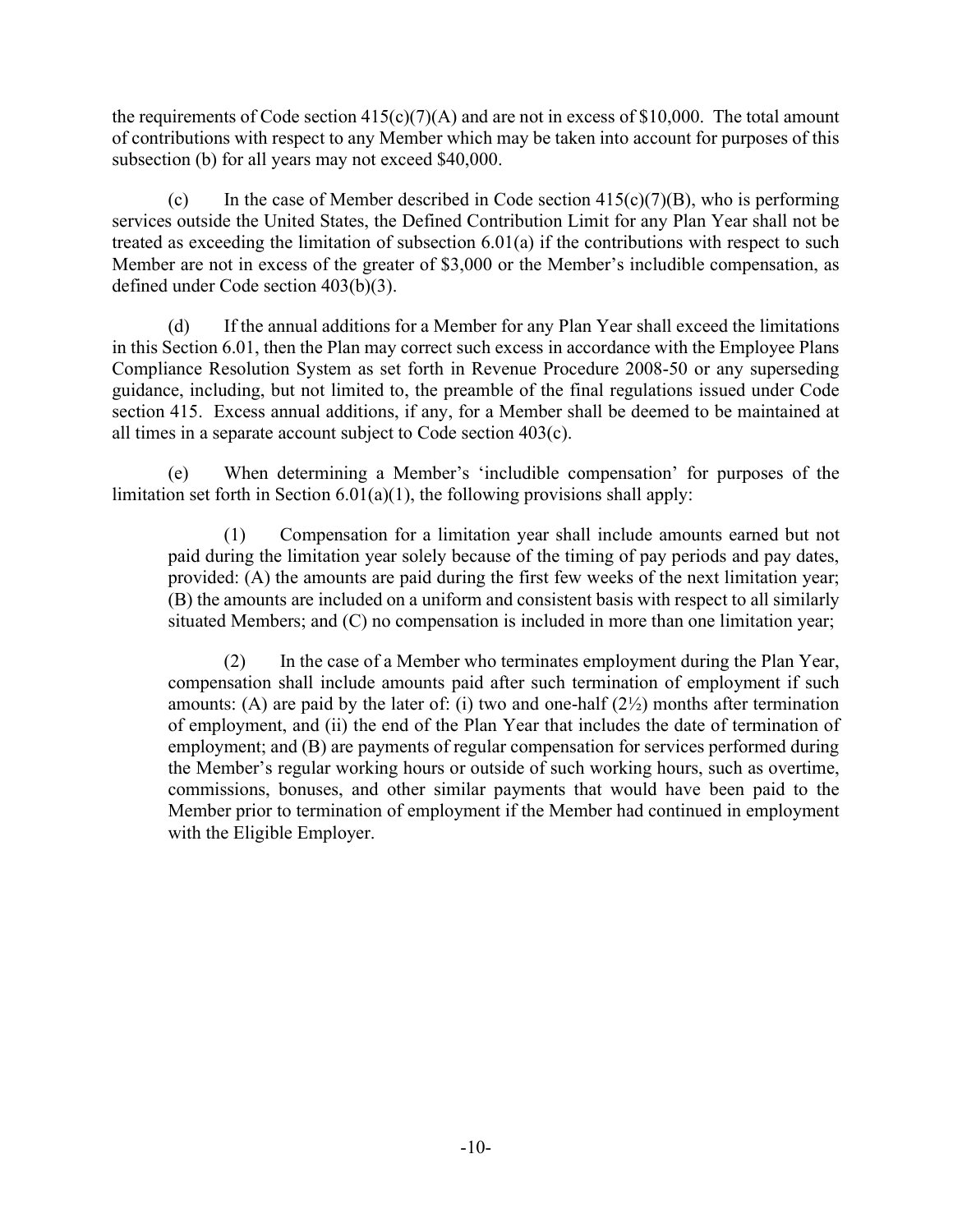(3) Compensation shall include leave cashouts if those amounts would have been included in the definition of compensation if they were paid prior to the Member's termination of employment, the amounts are payment for unused accrued bona fide sick, vacation or other leave, but only if the Member would have been able to use the leave if employment had continued. In addition, deferred compensation shall be included in compensation if the compensation would have been included in the definition of compensation if it had been paid prior to the Member's termination of employment, and the compensation is received pursuant to a nonqualified unfunded deferred compensation plan, but only if the payment would have been paid at the same time if the Member had continued in employment with the Eligible Employer and only to the extent that the payment is includible in the Member's gross income.

(4) Compensation shall include payments to an individual who does not currently perform services for the Eligible Employer by reason of qualified military service (as that term is defined in Code section  $414(u)(1)$  to the extent those payments do not exceed the amounts the individual would have received if the individual had continued to perform services for the Eligible Employer rather than entering qualified military service.

# 6.02 Limits on Elective Deferrals.

(a) Elective Deferral Limit. Except as provided in Sections 6.02(b) and (c), the maximum amount of a Member's contributions under a Salary Reduction Agreement for any calendar year shall not exceed the applicable dollar limit under Code section  $402(g)(1)(B)$ (\$17,000 for 2012). This limitation shall be increased to the extent permitted by Code section  $402(g)(7)$  and shall be adjusted for cost-of-living in accordance with Code section  $402(g)(4)$ . To the extent that the contribution limitation under Code section 402(g) is violated, such violation will affect only the individual Member with respect to whom the excess contribution is made and shall not affect any other Member.

(b) Special Section 403(b) Catch-up Limitation for Employees with 15 Years of Service. A Member's limit under Section 6.02(a) for any calendar year may be increased to the extent permitted by Code section  $402(g)(7)$  to permit a "qualified employee" to make a special Code section 403(b) catch-up contribution equal to the least of:

- $(1)$  \$3,000;
- (2) The excess of:
	- (A) \$15,000, over

(B) The total special 403(b) catch-up elective deferrals made for the Member by any Eligible Employers for prior years; or

(3) The excess of:

(A) \$5,000 multiplied by the number of years of service of the Member with all Eligible Employers, over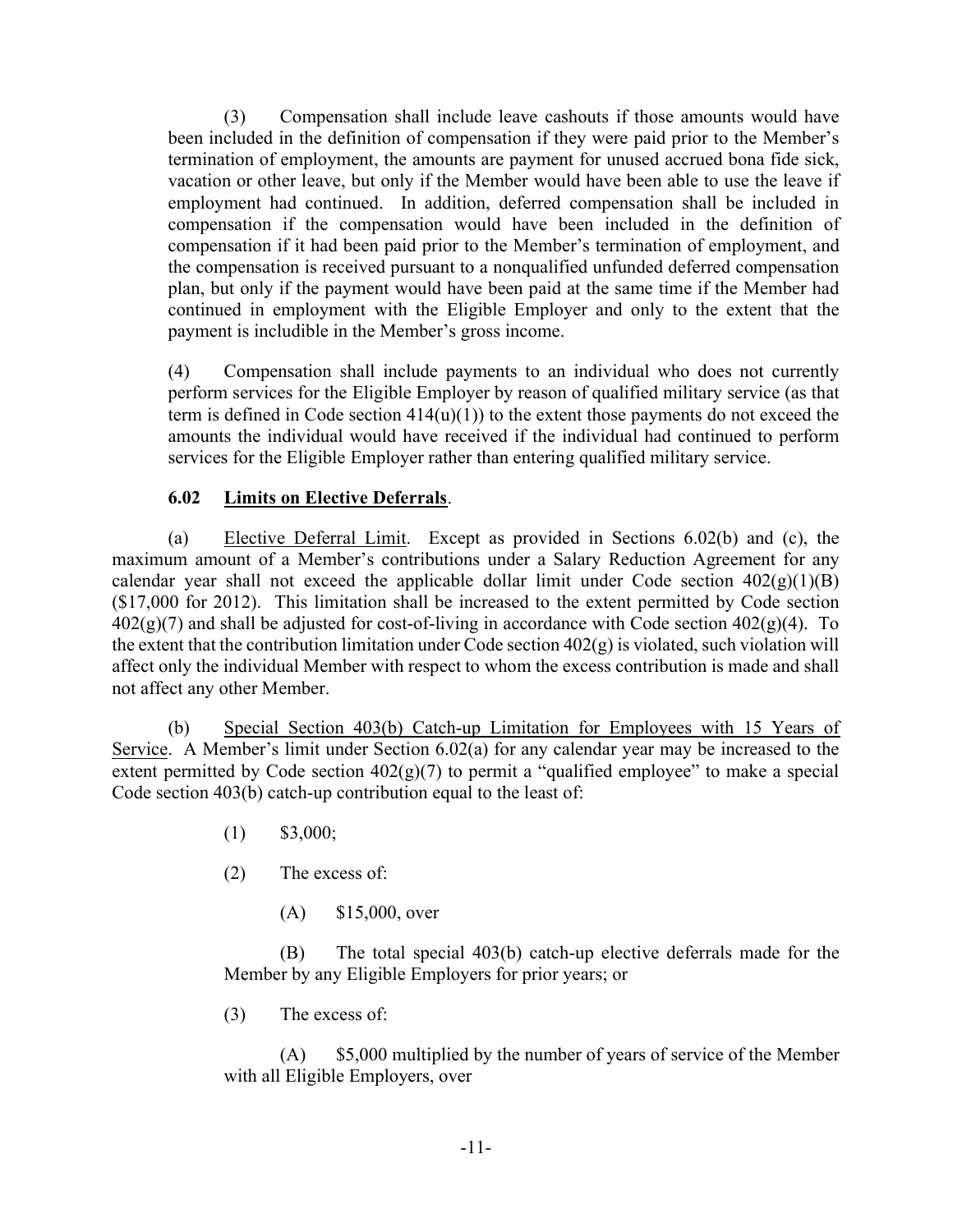(B) The total Elective Deferrals made for the qualified employee by all Eligible Employers for prior years.

For purposes of this Section 6.02(b), a "qualified employee" means an employee who has completed at least 15 years of service with all Eligible Employers.

(c) Age 50 Catch-up Elective Deferral Contributions. A Member who will attain age 50 or more by the end of the calendar year is permitted to elect to make an additional catch-up contribution in accordance with and subject to the limitations of Code section 414(v). The maximum dollar amount of the age 50 catch-up elective deferral limit for a year is \$5,500 for 2012, and is adjusted for cost-of-living to the extent provided under the Code. Such catch-up contributions shall not be taken into account for purposes the limits described in Section 6.01 or  $6.02(a)$ .

(d) Coordination. Amounts in excess of the limitation set forth in subsection 6.02(a) shall be allocated first to the special 403(b) catch-up contribution under Section 6.02(b) and next as an age 50 catch-up contribution under Section 6.02(c). However, in no event can the amount of the Elective Deferrals for a year be more than the Member's taxable compensation for the year.

(e) Special Rule for a Member Covered by Another Plan. For purposes of this Section 6.02, if the Member is or has been a participant in one or more other plans under Code section  $403(b)$  (and any other plan that permits elective deferrals under section  $402(g)$  of the Code), then this Plan and all such other plans shall be considered as one plan for purposes of applying the foregoing limitations of this Section 6.02. For this purpose, the Board shall take into account any other such plan for which the Board receives from the Member sufficient information concerning his participation in such other plan.

**6.03** Distribution of Excess Contributions. Notwithstanding any other provisions of the Plan, Excess Deferrals and income allocable thereto shall be distributed no later than April 15 to Members who claim such Excess Deferrals for the preceding calendar year, subject to the following:

(a) For purposes of this Section 6.03 Excess Deferrals means the amount of Elective Deferrals for a calendar year that exceed the dollar limitation imposed under Code section  $402(g)$ , calculated by taking into account Elective Deferrals under this Plan and elective deferrals under other plans or arrangements described in Code section 401(k), 403(b) or 408(k) maintained by the same Eligible Employer.

(b) A Member shall notify the Board of the amount of any Excess Deferrals for the preceding calendar year by submitting a written claim to the Board no later than March 1. The claim shall include the individual's written statement that, if such amounts are not distributed, such Excess Deferrals, when added to amount deferred under other plans or arrangements described in Code section 401(k), 403(b) or 408(k), exceed the limit imposed on the individual by Code section  $402(g)$  for the year in which the deferral occurred.

(c) A Member who has Excess Deferrals and who has not notified the Board pursuant to subsection (b) shall be deemed to have notified the Board of the Excess Deferrals and to have requested a distribution, to the extent the Board has knowledge that the Member has Excess Deferrals for the taxable year.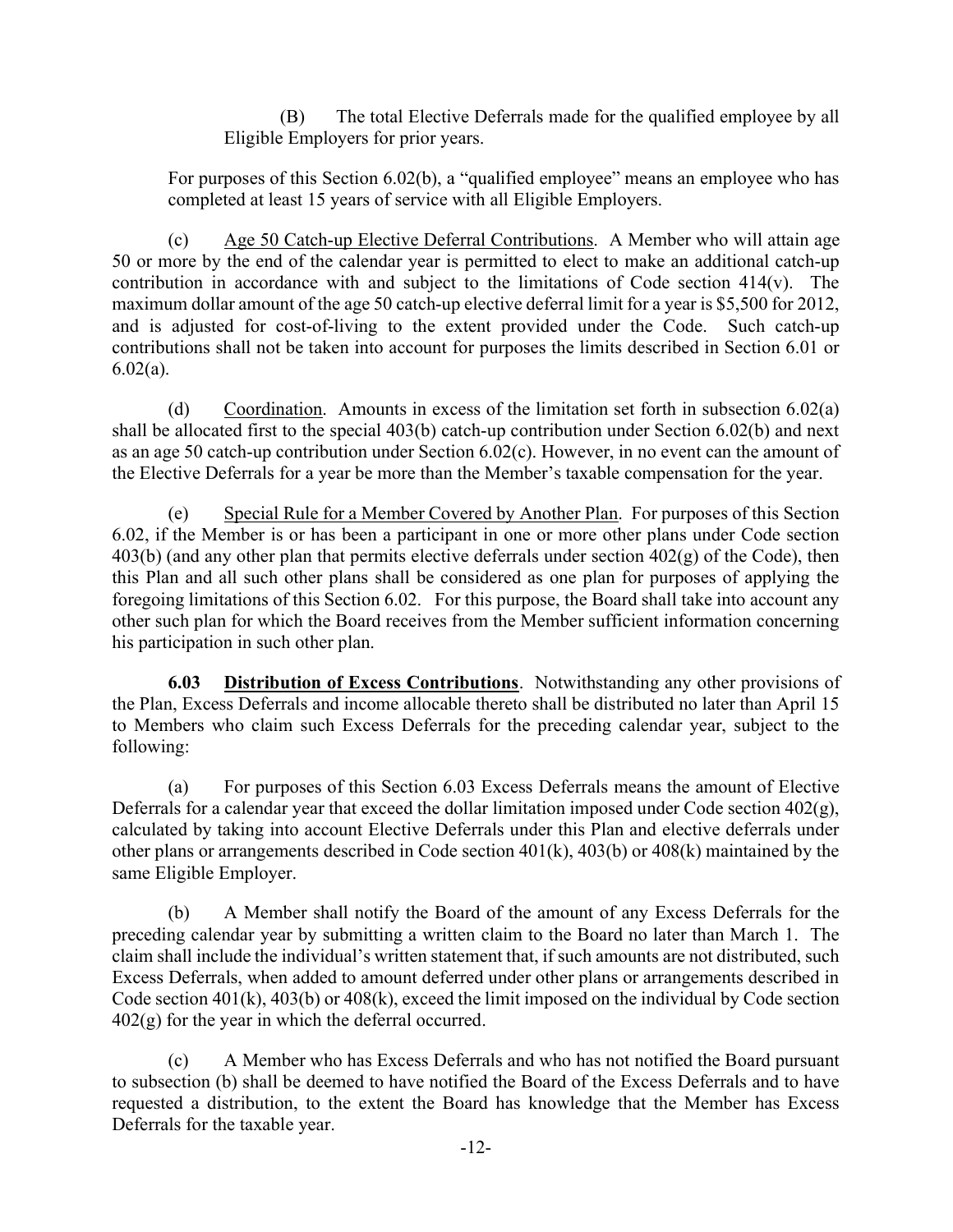(d) Excess Deferrals distributed to a Member with respect to a calendar year shall be adjusted to include any income or loss allocable thereto, but not for the gap period between the end of such calendar year and the date of distribution, in accordance with the particular method for such adjustment permitted under the Code, as selected by the Plan Administrator.

(e) For any Plan Year in which a Member may make both Salary Reduction Contributions and Roth Contributions, the Board operationally may implement an ordering rule procedure for the distribution of excess contributions. Such ordering rules may specify whether the Salary Reduction Contributions or Roth Contributions are distributed first, to the extent such type of Elective Deferrals were made for the year. Furthermore, such procedure may permit the Member to elect which type of Elective Deferrals shall be distributed first.

6.04 Protection of Persons Who Serve in Uniformed Service. An Employee or Minister whose employment is interrupted by qualified military service under Code section 414(u) or who is on a leave of absence for qualified military service under Code section 414(u) is eligible to make the following contributions to the Plan upon resumption of employment with the Eligible Employer:

(a) An Employee or Minister described in this Section 6.04 may elect to make additional Elective Deferrals equal to the maximum Elective Deferrals that such Employee or Minister could have elected during that period of qualified military service if the individual's employment with the Eligible Employer had continued (at the same level of Compensation) without the interruption or leave, reduced by the Elective Deferrals, if any, actually made for the individual during the period of the interruption or leave. Except to the extent provided under Code section 414(u), this right applies for five years following the resumption of employment (or, if a lesser period of time, for a period equal to three times the period of the interruption or leave).

(b) An Employee or Minister described in this Section 6.04 shall be eligible to receive Employer Contributions equal to the amount of Employer Contributions to which such Employee or Minister would have been entitled during that period of qualified military service if the individual's employment with the Eligible Employer had continued (at the same level of Compensation) without interruption or leave, reduced by the Employee Contributions, if any, actually made for the individual during the period or interruption of leave.

6.05 Return of Contributions. The Eligible Employer applicable contributes to this Plan on the condition that such contributions are not made due to a good faith mistake of fact. If a contribution is made to the Plan by a good faith mistake of fact, the Board, upon request from the Eligible Employer, will return to the Eligible Employer or Member (whichever is applicable as determined by the Board) (or allocate to the appropriate Account) the amount of the contributions along with any earnings (or losses) on account of a good faith mistake of fact.

The Board may require the Eligible Employer to furnish whatever evidence the Board deems necessary to confirm that the amount the Eligible Employer has requested to be returned is properly returnable under this Section 6.05.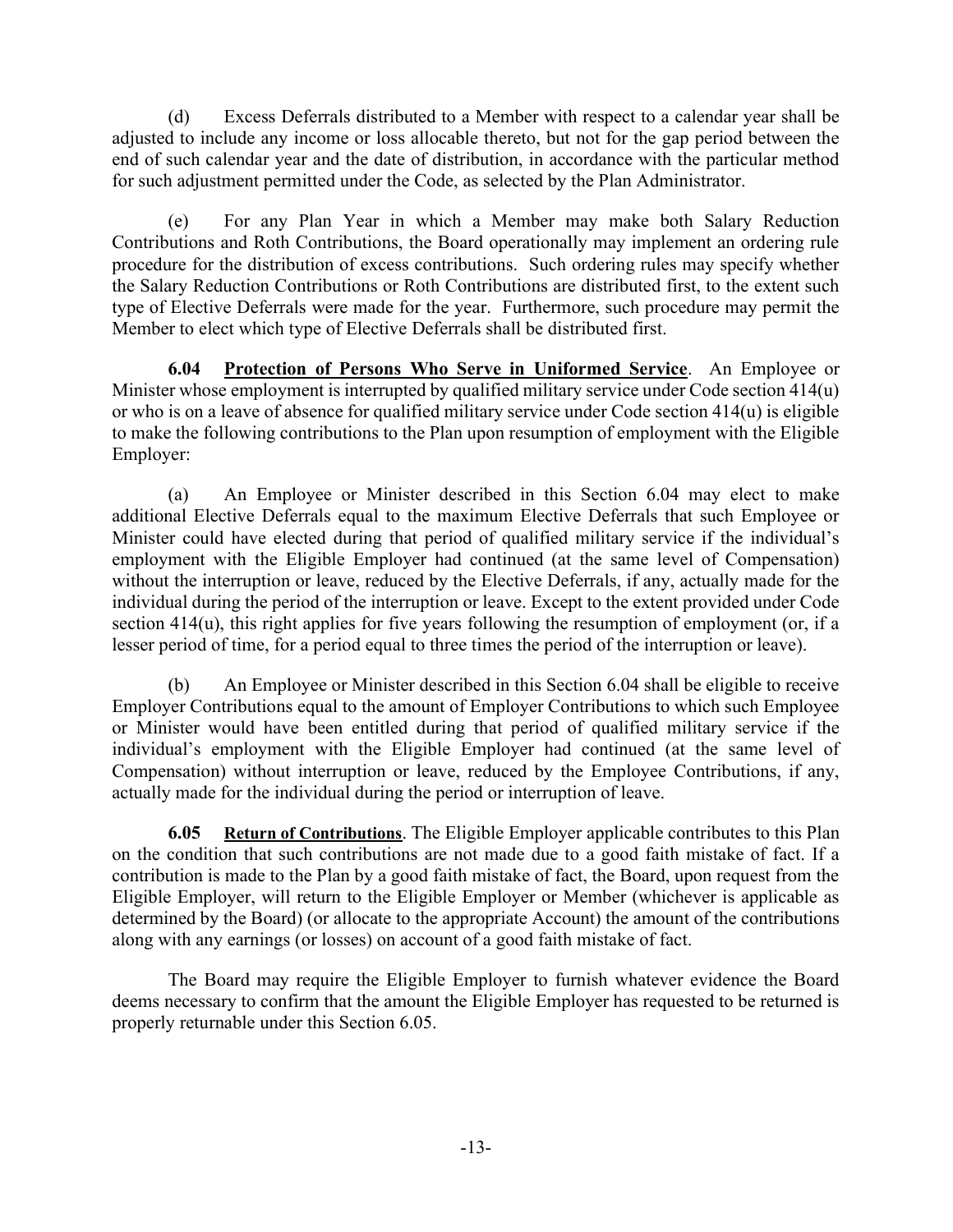## ARTICLE VII

### PAYMENTS OF BENEFITS TO MEMBERS

### 7.01 Retirement Benefits.

(a) A Member shall be entitled to withdraw his entire Account in accordance with the provisions of Article VIII upon his Retirement.

(b) A Member who has become eligible to receive unreduced Social Security benefits shall be entitled to withdraw all or a portion of his Account in accordance with the provisions of Article VIII, whether or not he has Retired.

(c) A Member who has become entitled to retirement benefits under this Section 7.01 shall file a written election on a form provided by the Board which shall designate the manner and time for payment of benefits as permitted under Article VIII. All benefit elections must be approved by the Board before payment will be made. Retirement benefits shall be paid as soon as administratively feasible following the Board's receipt of the written election filed pursuant to this Section 7.01.

7.02 Disability Benefits. A Member shall be entitled to a distribution of all or a portion of his Account if he incurs a disability which renders him incapable of performing his usual and customary duties; provided, however, that distribution shall not include any Elective Deferrals unless such Member incurs a disability within the meaning of Code section  $72(m)(7)$  or has a severance from employment. Proof of disability must be made upon the forms and in the manner provided by the Board. The Board shall have the right to require proof of continued disability and certification as to earnings and occupation, if any, from time to time, but at intervals of not less than a period of one year.

A Member who is entitled to disability benefits as provided under this Section 7.02, shall file a written election on a form provided by the Board which shall designate the manner and time for payment of benefits as permitted under Article VIII. Disability benefits shall be paid as soon as administratively feasible following the Board's determination of disability and its receipt of the written election in accordance with the provisions in this Section 7.02.

7.03 Pre-Retirement Termination Benefits. The following Members shall be entitled to withdraw his Account balance before attaining age 62:

(a) A credentialed minister of the Church who has surrendered his credentials and who is no longer employed by an Eligible Employer, and

(b) An Employee who has a severance from employment with any and all Eligible Employers prior to attaining age 62.

A Member who is eligible to a benefit under this section 7.03 shall be entitled to withdraw his Account balance in accordance with the provisions of Article VIII. Benefits shall be paid as soon as administratively feasible following the Board's receipt of the written election filed pursuant to this Section 7.03.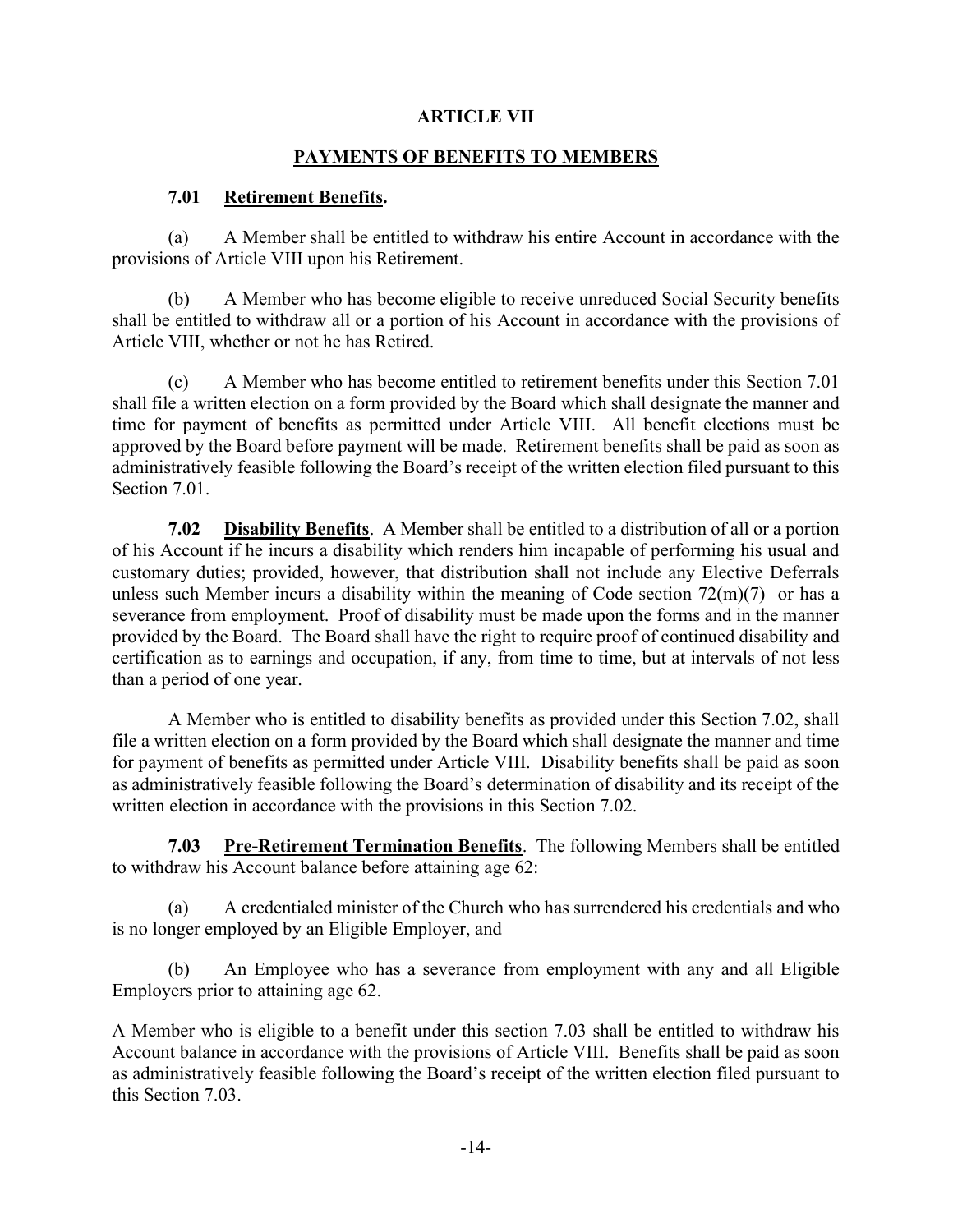7.04 Pre-Retirement Death Benefits. If a Member dies prior to the commencement of payment of retirement benefits under Section 7.01, the Member's Beneficiary shall be entitled to a benefit equal to the Member's Account balance. Benefits under this Section 7.04 shall be payable only upon proper written request, proof of death and the authority of the party or representative requesting such payment being duly presented to the Board. The Beneficiary may, within one year after the death of the Member, request in writing that benefits paid pursuant to this Section 7.04 be paid to the Beneficiary in installments in accordance with the provisions of Section 8.01(a). If the Beneficiary dies before receiving all funds payable under this Section 7.04, any amount remaining shall be paid to the Beneficiary's estate.

If the Member fails to designate a Beneficiary, or if no Beneficiary survives the Member, the benefits payable pursuant to this Section 7.04, if any, will be paid in accordance with the provisions of Section 12.05.

7.05 Time for Benefit Payments. The Board, if deemed necessary or appropriate by it, shall be entitled to make any payment hereinabove required within 90 days from the date a benefit payment would otherwise be due under the Plan, and, further, to postpone the beginning of such 90-day period until such time as the Member, or his Beneficiary or personal representative, as the case may be, has complied fully with such reasonable requirements as the Board may establish regarding the furnishing of legal proof of identity, death, or disability and authority or entitlement to receive such payment and thereby validly discharge the Board from additional obligation.

7.06 Cash-Out of Small Accounts. Notwithstanding any other provision of this Plan, the Board may, in its sole discretion, require payment in a lump sum of the value of the Account of any Member who has a severance from employment if the Account balance as of the date of his severance from employment (including any Rollover Contributions, Roth Rollover Contributions and Transfer Contributions) does not exceed five thousand dollars (\$5,000.00) or such other amount as may be determined by the Board, in its discretion. In the event the Member's Account exceeds \$1,000.00, if the Member does not elect to have such distribution paid directly to the Member or to an eligible retirement plan specified by the Member in a direct rollover or to receive the distribution directly, then the Board will pay the distribution in a direct rollover to an individual retirement plan designated by the Board. Such payment will extinguish all rights of the Member to benefits under this Plan.

# 7.07 Hardship Withdrawals.

(a) Immediate And Heavy Financial Need. A Member who has not yet begun to receive benefits under Section 7.01 above may make a hardship withdrawal of all or a portion of his Salary Reduction Contributions Account and Roth Contributions Account (excluding any interest credits or earnings attributable thereto) and his vested Employer Contributions, in the event of an immediate and heavy financial need arising from:

(1) uninsured medical expenses described in Code section 213 and Treasury Regulations § 1.213-1 (as in effect for the year of withdrawal) incurred by the Member, the Member's spouse or any of the Member's dependents (as defined in Code section 152);

(2) costs directly related to the purchase of a principal residence of the Member (excluding mortgage payments);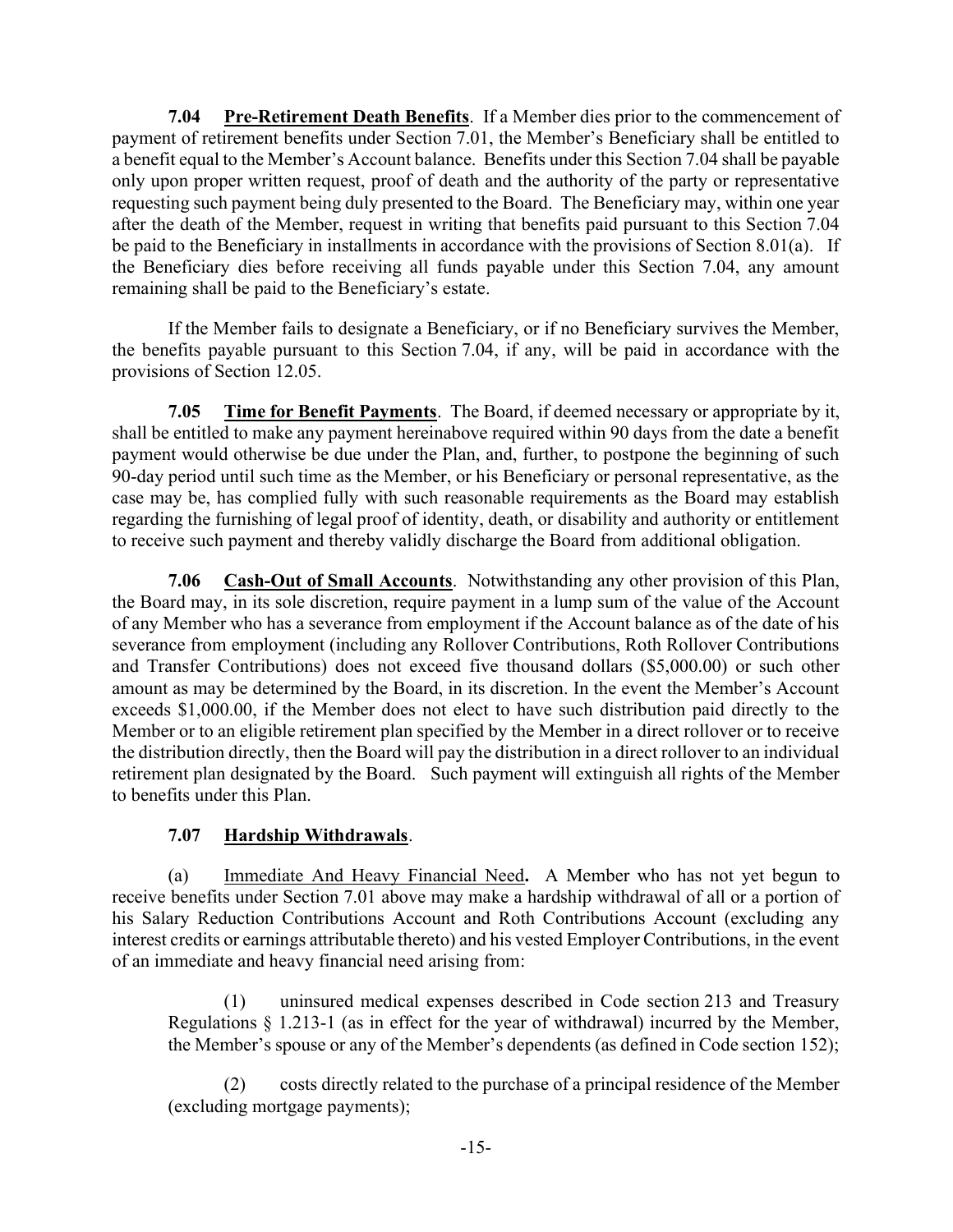(3) the amount of tuition and related education fees for the next 12 months of post-secondary education for the Member, or the Member's spouse, children or dependents (as defined in Code Section 152);

(4) payments necessary to prevent the eviction of the Member from the Member's principal residence or foreclosure on the mortgage on that residence.

(5) payments for burial or funeral expenses for the Member's deceased parent, spouse, children or dependents (as defined in Code section 152, without regard to Code sections  $152(b)(1)$ , (b)(2) and (d)(1)(B));

(6) expenses for the repair of damage to the Member's principal residence that would qualify for the casualty deduction under Code section 165 (determined without regard to whether the loss exceeds 10% of adjusted gross income); or

(7) other circumstances as established by the Secretary of Treasury or pursuant to applicable Treasury Regulations that are deemed immediate and heavy financial needs with respect to elective contributions.

As soon as practicable after the Board's determination that an immediate and heavy financial need exists with respect to the Member by means of substantive documentation provided by the Member, the Board will pay to the Member the amount requested by the Member that is necessary to meet the need created by the hardship.

(b) Distribution Of Amount Necessary To Meet Need. A distribution is deemed necessary to satisfy an immediate and heavy financial need of a Member if all of the following requirements are satisfied:

(1) the hardship distribution is not in excess of the amount of the immediate and heavy financial need of the Member (including any amounts necessary to pay any federal, state, or local income taxes or penalties reasonably anticipated to result from the distribution);

(2) the Member must have obtained all other distributions and nontaxable loans currently available under this Plan, if any, or any other plans maintained by his Eligible Employer.

(c) Exchange of Information. To the extent that the Eligible Employer enters into agreements with providers of annuity contracts (as defined in Code section 403(b)(1)) issued by an insurance company qualified to issue annuities in a state, or custodial accounts (as defined in Code section 403(b)(7)) issued by a regulated investment company, or with providers of other retirement income accounts (as defined in Code section 403(b)(9)) that are not administered by the Board, the Eligible Employer shall be responsible for ensuring that the terms of such other agreements provide for the exchange of information among the Employer, the Board and such other providers to the extent necessary to comply with the requirements of the Code and applicable Treasury Regulations.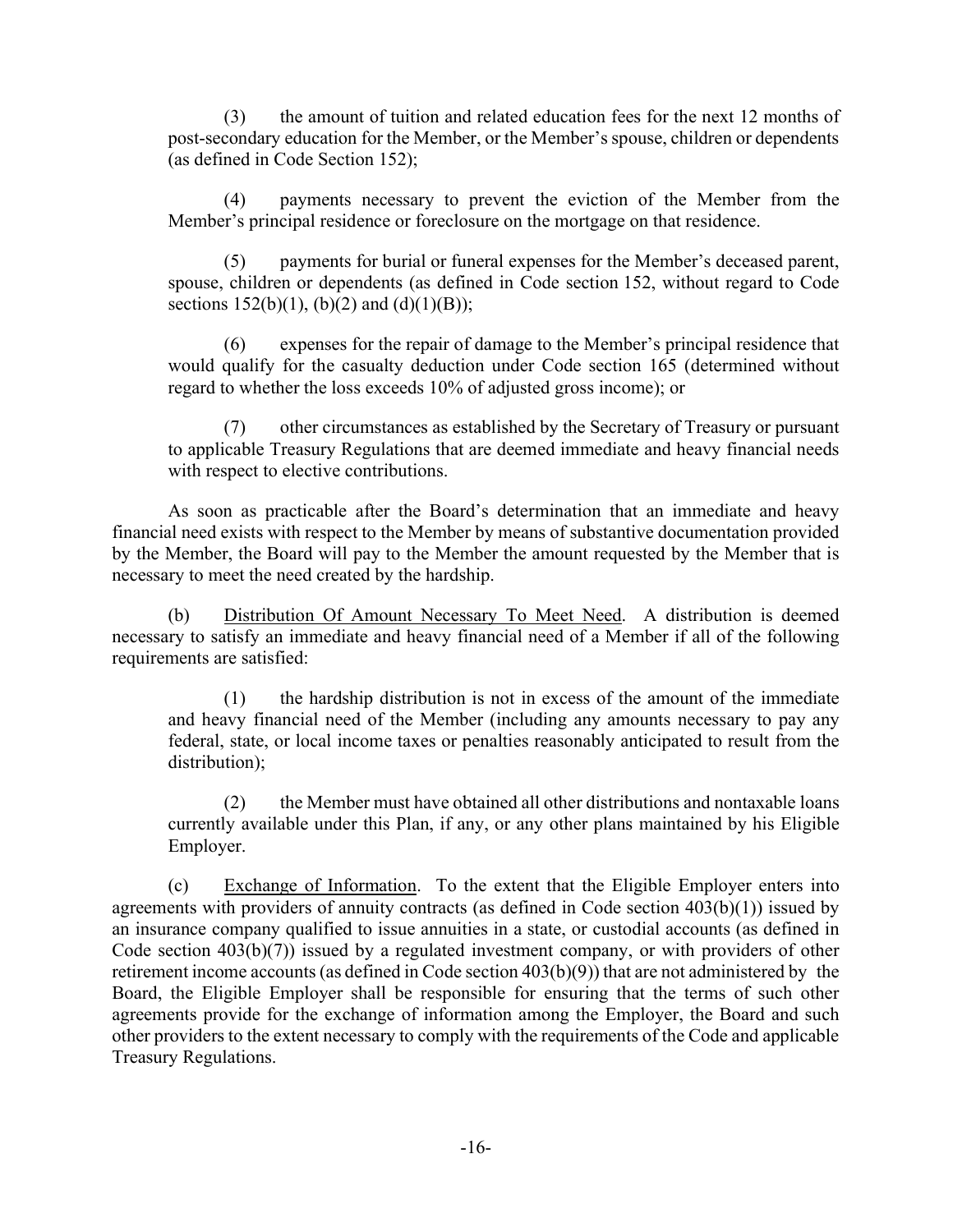### 7.08 Direct Rollovers.

(a) General Rule. Notwithstanding any provision of the Plan to the contrary that would otherwise limit a distributee's election under this Section 7.08, a distributee may elect at the time and in the manner prescribed by the Plan Administrator, to have any portion of an eligible rollover distribution paid directly to an eligible retirement plan specified by the distributee in a direct rollover; provided, however, that with respect to tax years beginning on or before December 31, 2009, a distributee may not elect to make a direct rollover to a Roth IRA, as defined under Code Section 408A, if for the taxable year to which such contribution relates (i) the distributee's adjusted gross income exceeds One Hundred Thousand Dollars (\$100,000), or (ii) the distributee is a married individual filing a separate return.

(b) Notice Requirements. The Plan Administrator shall be responsible for providing, within a reasonable time period before making an eligible rollover distribution, an explanation to the Member of his or her right to elect a direct rollover and the income tax withholding consequences of not electing a direct rollover.

(c) Definitions. For purposes of this Section 7.08, the following terms shall have the following meanings:

(1) Eligible rollover distribution: An eligible rollover distribution is any distribution of all or any portion of the balance to the credit of the distributee, except that an eligible rollover distribution does not include: any distribution that is one of a series of substantially equal periodic payments (not less frequently than annually) made for the life (or life expectancy) of the distributee or the joint lives (or joint life expectancies) of the distributee and the distributee's designated beneficiary, or for a specified period of ten years or more; any distribution which is made upon hardship of the employee; and any distribution to the extent such distribution is required under Code section 401(a)(9) as made applicable by Code section 403(b)(10).

The maximum amount which may be transferred in an eligible rollover distribution shall not exceed the maximum amount as defined in Code section  $402(c)(2)$ . A portion of the distribution shall not fail to be an eligible rollover distribution merely because the portion consists of after-tax employee contributions which are not includible in gross income. Notwithstanding the provisions of subsection  $8.11(c)(2)$  below, such portion may only be transferred: (i) in a direct rollover to a qualified trust described in Code section 401(a) or to an annuity plan described in Code section 403(b), which agrees to separately account for amounts so transferred, including separately accounting for the portion of such distribution which is includible in gross income and the portion of such distribution which is not so includible; (ii) to an individual retirement account or annuity described in Code section 408(a) or 408(b); or (iii) a Roth IRA described in Code section 408A.

(2) Eligible retirement plan: An eligible retirement plan is any of the following to the extent that it accepts the distributee's eligible rollover distribution: an individual retirement account described in Code section 408(a); an individual retirement annuity described in Code section 408(b); a Roth IRA described in Code section 408A; an annuity contract described in Code section 403(b) (including a custodial account described in Code section 403(b)(7) and a retirement income account described in Code section 403(b)(9)); a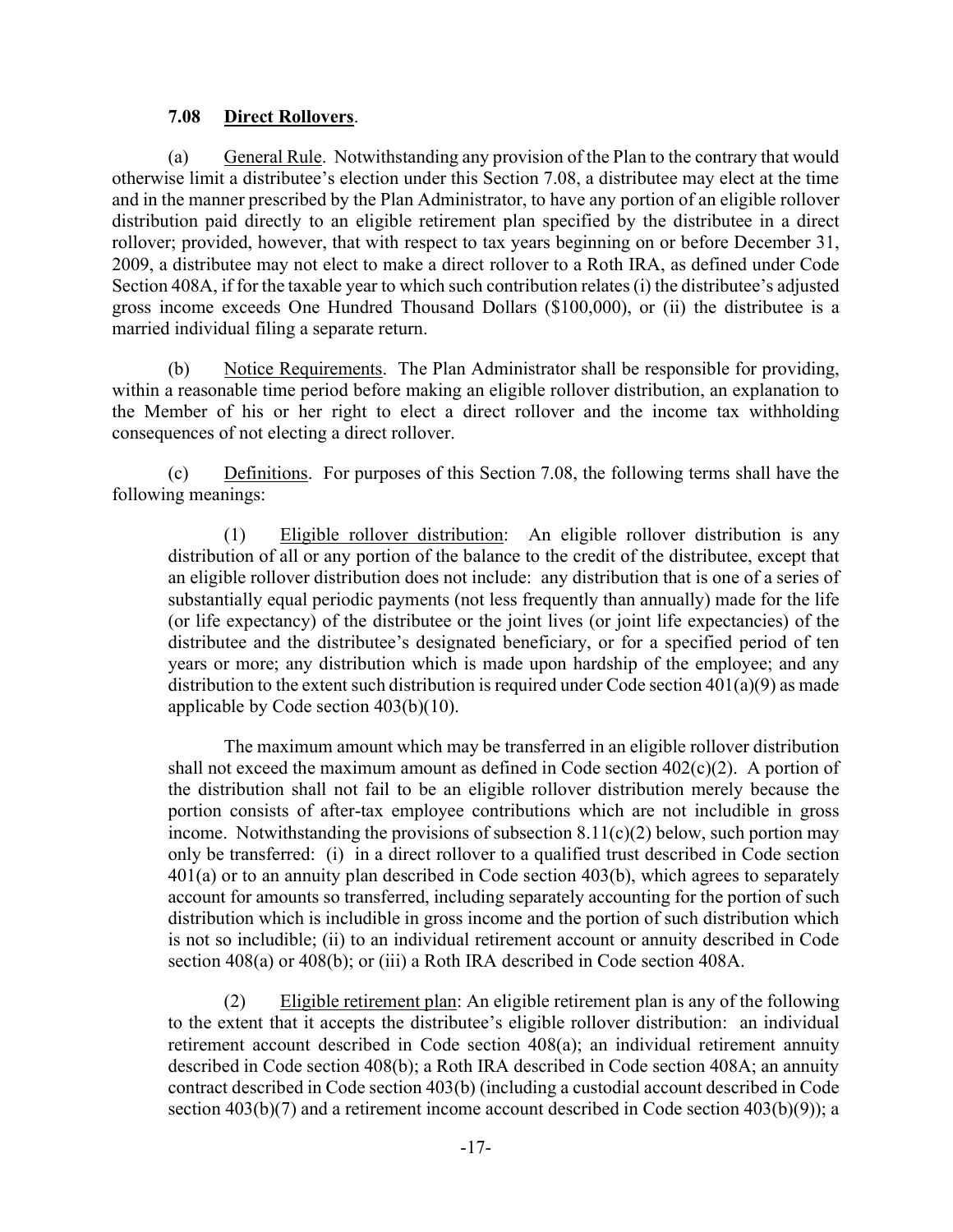qualified trust under Code section  $401(a)$ ; an annuity plan described in Code section  $403(a)$ ; an eligible plan under Code section 457(b) which is maintained by a state, political subdivision of a state, or any agency or instrumentality of a state or political subdivision of a state; and any other plan or arrangement determined to be, under applicable law, an eligible retirement plan with respect to a distribution from a Code section 403(b) plan.

(3) Distributee: A distributee includes a Member, the Member's surviving spouse and the Member's spouse or former spouse who is the alternate payee under a qualified domestic relations order, as defined in Code section 414(p).

(4) Direct rollover: A direct rollover is a payment by the Plan to the eligible retirement plan specified by the distributee. A direct rollover of a distribution from a Member's Roth Contributions Account will only be made to another Roth elective deferral account under an applicable retirement plan described in Code section  $402A(e)(1)$  or a Roth IRA described in Code section 408A, and only to the extent the rollover is permitted under the rules of Code section 402(c).

(d) Rights of Nonspouse Beneficiaries. A nonspouse Beneficiary may elect, at the time and in the manner the Board prescribes, to have his death benefit distribution from the Plan paid directly to an individual retirement account or individual retirement annuity ("IRA") that has been established on behalf of the nonspouse Beneficiary as an inherited IRA within the meaning of Code section  $408(d)(3)(C)$ .

7.09 Limitation on Distribution of Elective Deferrals. Notwithstanding any other provisions in the Plan to the contrary, in no event shall a Member be entitled to a distribution of any amounts attributable to his Elective Deferrals unless the Member has attained age 59½, had a severance from employment, died or become disabled within the meaning of Code section 72(m)(7), or in the case of hardship, as provided under Section 7.07.

## 7.10 Transfer to Another 403(b) Account.

(a) Automatic Transfer. A Member who terminates (or has terminated) employment with an Eligible Employer and who is subsequently employed by another Eligible Employer that has adopted this plan as administered by the Board, shall have his entire Account, if any, automatically transferred to such other Eligible Employer's Plan immediately upon commencement of employment with such other Eligible Employer. Any such transfer shall comply with the requirements of Treasury Regulation section 1.403(b)-10(b)(3).

(b) No Other Transfers Permitted. Except as permitted under Section 7.08 and Section 7.10(a), the Plan does not permit transfers of any portion of a Member's Account to be transferred to another plan described in Code section 403(b) or any other retirement plan.

7.11 Designation of Housing Allowance. Each year the Board shall designate the amount of payments to be made to a Member during the following calendar year which is eligible to be treated as housing allowance under Code section 107. Only amounts paid to a Member who was a minister of the gospel (within the meaning of Code section 107) at the time contributions were made to this Plan may be designated as housing allowance under this Section 7.11.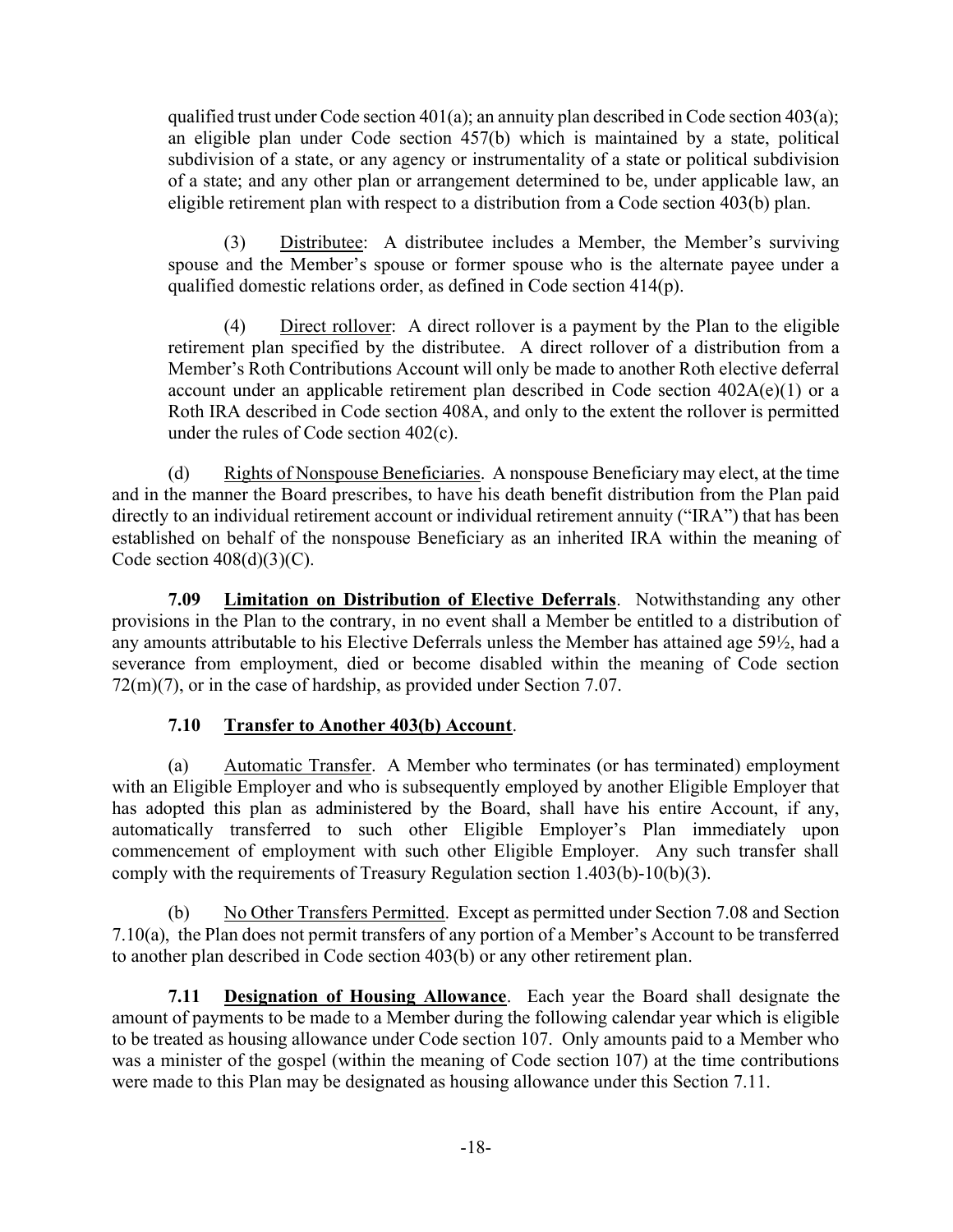### ARTICLE VIII

### FORMS OF BENEFIT PAYMENT

8.01 Reserve Fund. The Board shall maintain a Reserve Fund which will consist of that amount set aside to provide a benefit to those Members who retired before December 31, 2017 and elected to receive Annuity Benefits. The Reserve Fund will be invested in equities and fixed income assets, and actively managed at the direction of the Board by one or more professional asset managers. If the actuarial present value of the Reserve Fund drops below the amount needed to pay benefits, the Board may transfer additional assets into the Reserve Fund from the Operating Fund.

8.02 Forms of Payment. A Member may elect in writing to receive a retirement benefit payable under one of the options described below; provided, however, that a Member who is married must first provide the written consent of his Spouse:

(a) Single Sum. Single sum payment of total Account balance.

(b) Installments for a Fixed Period. The Member will receive a retirement benefit for a period of years specified by the Member, not to exceed the life expectancy of the Member as measured by actuarial tables approved by the Board. If the Member dies before the end of the fixed period, the remaining benefits will be continued to the Surviving Spouse (if applicable) or Beneficiary until the end of the fixed period. If there is no Surviving Spouse and no Beneficiary is named, or living, the Actuarial Equivalent of the remaining benefits will be paid as provided under Section 12.05.

(c) Fixed Installment. The Member will receive a dollar amount specified by the Member until the Member's interest has been completely paid out. The amount of the installment to be distributed each year must be at least equal to the amount required under Section 8.05 and the requirements of Code section 401(a)(9). If the Member dies prior to complete distribution, the remaining benefits will be continued to the Surviving Spouse (if applicable) or Beneficiary until the end of the fixed period. If there is no Surviving Spouse and no Beneficiary is named, or living, the Actuarial Equivalent of the remaining benefits will be paid as provided under Section 12.05.

(d) Annuity. A Member may elect to receive a retirement benefit in the form of an annuity payable over a period not to exceed the life of the Member or the joint life expectancy of the Member and the Member's spouse. A Member who elects to receive an annuity form of payment must also select the licensed insurance company that will provide the annuity, as well as the amount to be withdrawn from the Member's Account to purchase the annuity. Neither the Board, the Member's Employer nor any other person or individual shall have any responsibility or liability for the selection of the annuity provider, such selection to be made by the Member in the Member's complete and sole discretion. Annuity contracts purchased pursuant to this Section 8.02(d) shall be purchased in the name of the Trustees of the Plan on behalf of the Plan, but only upon the instruction of the Member.

(e) Other Benefit Forms. The Board shall have discretion to permit payment of retirement benefits in any other form not specifically described in this Article VIII. Any such form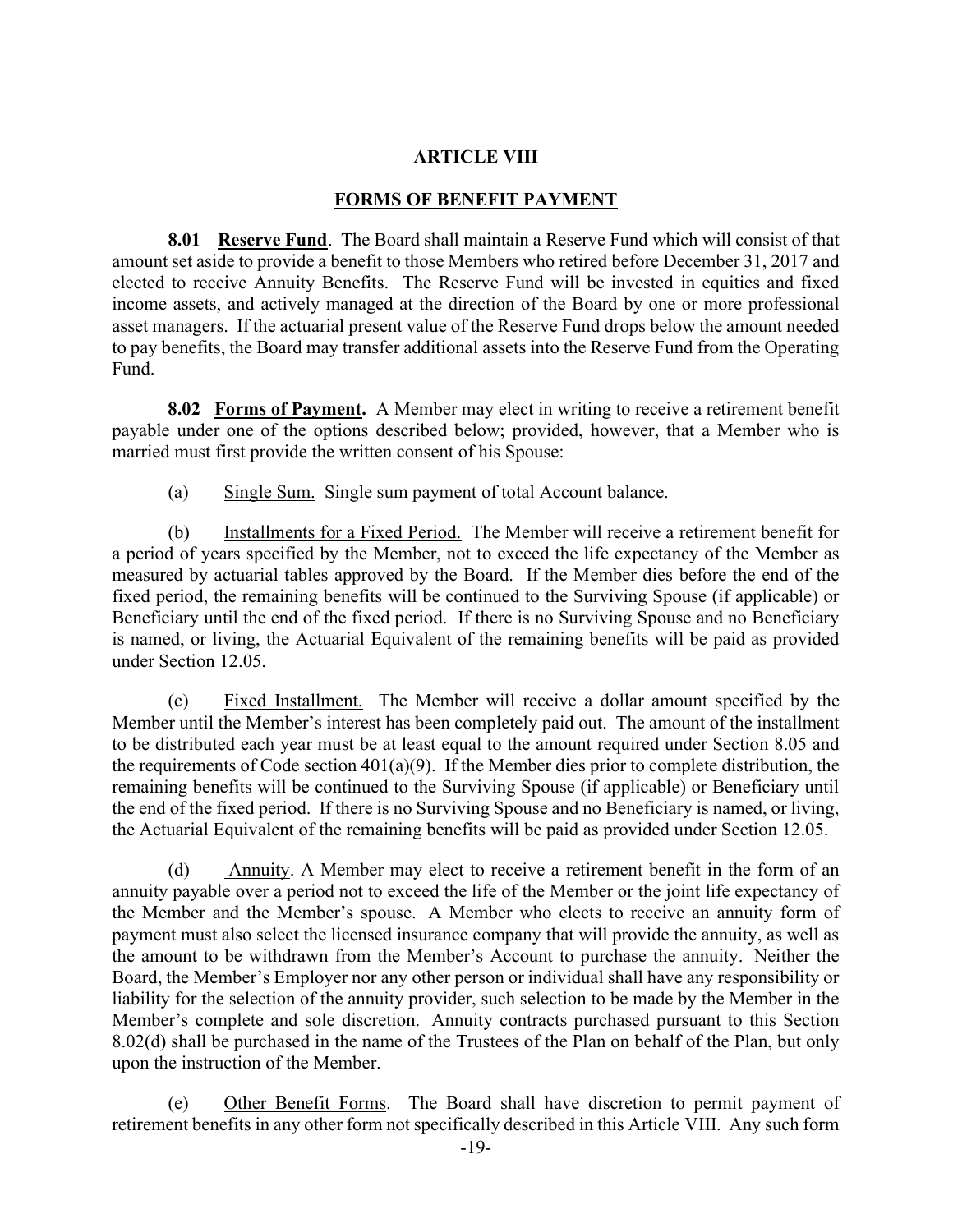of payment must satisfy the requirements of Sections 8.04 and 8.05 and any other requirements of Code section 401(a)(9) and applicable Treasury Regulations.

8.03 Death Prior to Distribution of Account. In the event the Member dies prior to complete distribution of the assets in his Account, all assets remaining in his Account shall be paid to Member's Beneficiary in a lump sum payment, installments or in the form of a single life annuity benefit payable by means of a separate annuity policy purchased by the Board from a licensed insurance company. If benefits are paid pursuant to this Section 8.03 to the Surviving Spouse and the Surviving Spouse does not designate a Beneficiary, any amount remaining upon the death of the Surviving Spouse will be distributed to the Member's children (if any); if the Member has no children, the remainder will be paid to the Surviving Spouse's estate.

8.04 Required Beginning Date. The entire interest of each Member will be distributed beginning no later than April 1 following the later of the calendar year in which the Member attains age 70½ or the calendar year in which the Member retires.

8.05 Minimum Distribution Requirements. Notwithstanding any provision in this Plan to the contrary, all distributions under this Plan will be made in accordance with the applicable Treasury regulations under Code Section 401(a)(9).

(a) General Rule. A Member's benefits will be distributed, beginning not later than the required beginning date described in Section 8.04 over the life of the Member or over the lives of such Member and his designated Beneficiary, or over a period not extending beyond the life expectancy of such Member or the life expectancy of such Member and his designated Beneficiary.

(b) Amount of Required Minimum Distribution. The minimum amount distributed each calendar year from a Member's Account under this Plan shall be the amount determined in accordance with the Treasury regulations promulgated under Code section  $401(a)(9)$ . If a Member's benefit is to be distributed in other than a lump sum and other than through the purchase of an annuity purchased from an insurance company, then the amount to be distributed each year must, in accordance with section 401(a)(9) of the Code and the regulations thereunder, be at least an amount equal to the quotient obtained by dividing the Member's entire interest by the applicable distribution period described in Treasury Regulation section 1.401(a)(9).

(c) Distributions On or After Required Beginning Date. If the distribution of a Member's benefits has begun and the Member dies after the required beginning date but before the Member's entire interest in the Plan has been distributed, the remaining portion of the Member's benefits will be distributed at least as rapidly as under the method of distribution in effect at the date of the Member's death in accordance with Treasury Regulation section  $1.401(a)(9) - 5.$ 

(d) Death of Member Before Distributions Begin. If the Member dies before distributions begin, the Member's entire interest will be distributed as follows:

(1) If the Member's surviving spouse is the Member's sole designated Beneficiary, then distributions to the surviving spouse shall begin by December 31 of the calendar year immediately following the calendar year in which the Member died, or by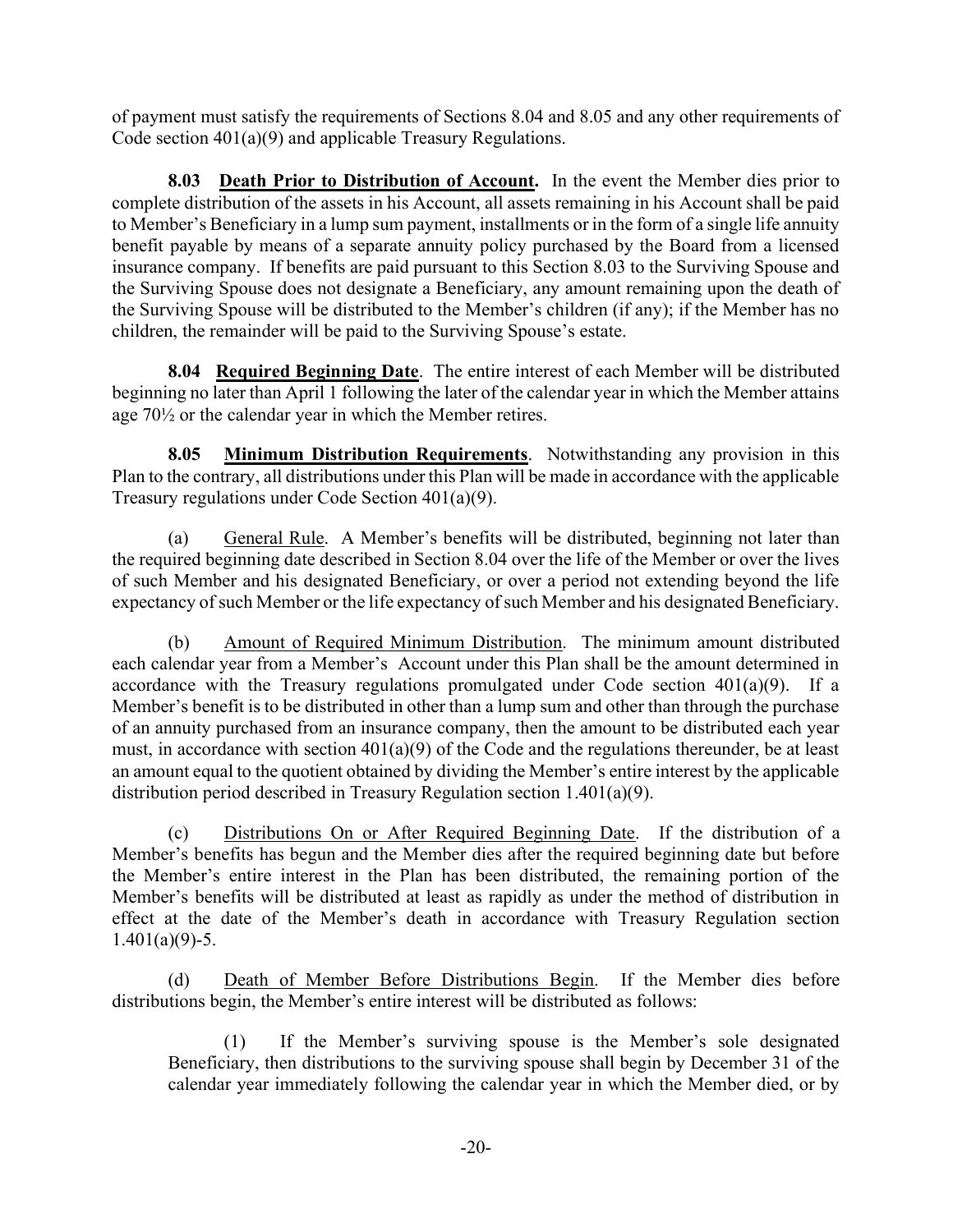December 31 of the calendar year in which the Member would have attained age 70½, if later.

(2) If the Member's Surviving Spouse is not the Member's sole designated Beneficiary, then distributions to the designated Beneficiary shall begin by December 31 of the calendar year immediately following the calendar year in which the Member died.

(3) If there is no designated Beneficiary as of September 30 of the year following the year of the Member's death, the Member's entire interest will be distributed by December 31 of the calendar year containing the fifth anniversary of the Member's death.

(4) If the Member's surviving spouse is the Member's sole designated Beneficiary and the surviving spouse dies after the Member but before distributions to the surviving spouse begin, this Section 8.05 (except for subsection  $(d)(1)$ ) shall be applied as if the surviving spouse were the Member.

(e) Required Minimum Distributions During Member's Lifetime.

(1) Amount of Required Minimum Distribution For Each Distribution Calendar Year. During the Member's lifetime, the minimum amount that will be distributed for each distribution calendar year is the lesser of:

(A) The quotient obtained by dividing the Member's Account balance by the distribution period in the Uniform Lifetime Table set forth in Treasury regulations section 1.401(a)(9)-9, using the Member's age as of the Member's birthday in the distribution calendar year; or,

(B) If the Member's sole Designated Beneficiary for the distribution calendar year is the Member's spouse, the quotient obtained by dividing the Member's Account balance by the number in the Joint and Last Survivor Table set forth in Treasury Regulations section  $1.401(a)(9)$ -9, using the Member's and spouse's attained ages as of the Member's and spouse's birthdays in the distribution calendar year.

(2) Lifetime Required Minimum Distributions Continue Through Year of Member's Death. Required minimum distributions will be determined under this Section 8.05(e) beginning with the first distribution calendar year and up to and including the distribution calendar year that includes the Member's date of death.

## (f) Required Minimum Distributions After Member's Death.

(1) Death On or After Date Distributions Begin.

(A) Member Survived By Designated Beneficiary. If the Member dies on or after the date distributions begin and there is a Designated Beneficiary, the minimum amount that will be distributed for each distribution calendar year after the year of the Member's death is the quotient obtained by dividing the Member's Account balance by the longer of the remaining life expectancy of the Member or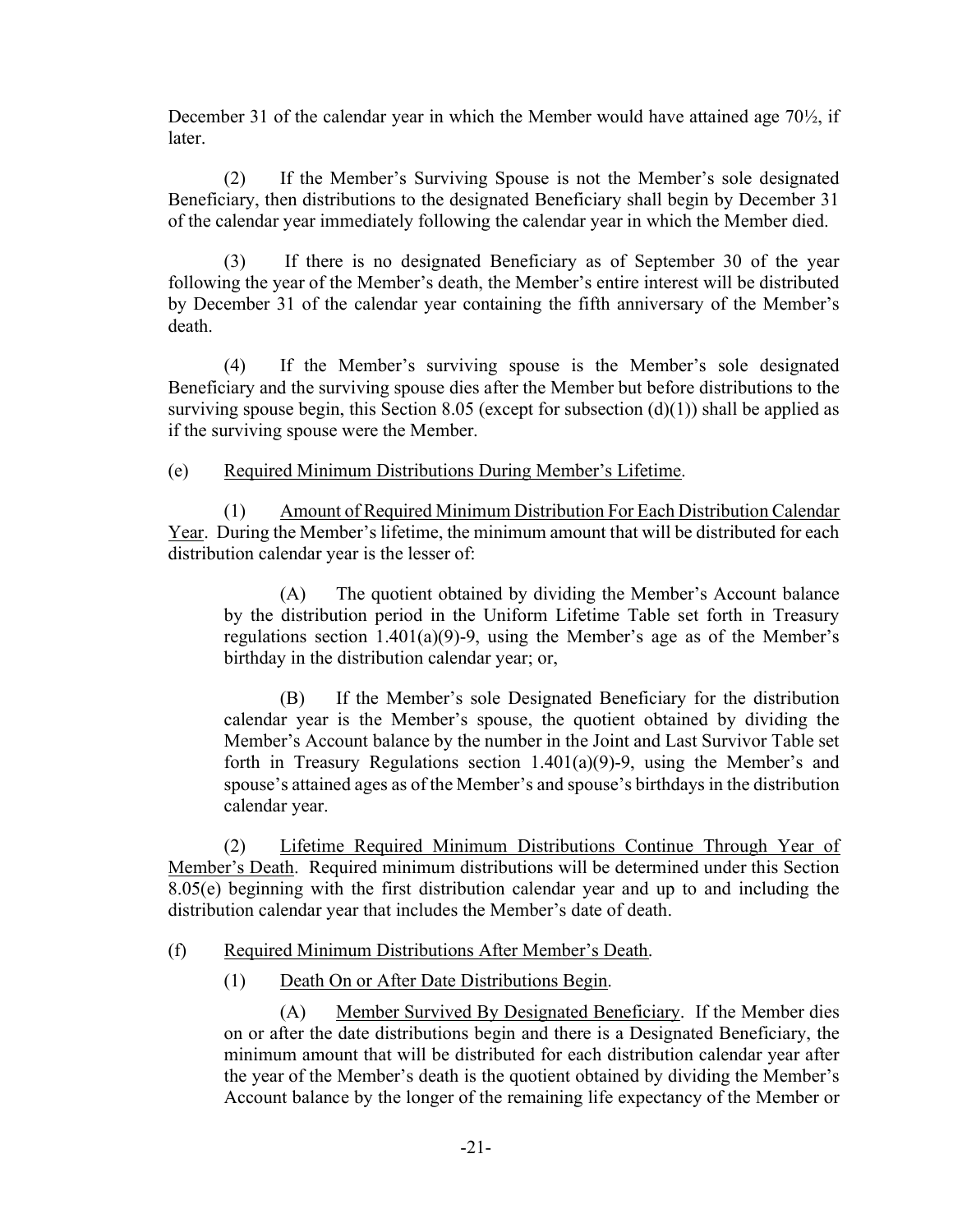the remaining life expectancy of the Member's Designated Beneficiary, determined as follows:

(i) The Member's remaining life expectancy is calculated using the age of the Member in the year of death, reduced by one for each subsequent year.

(ii) If the Member's Surviving Spouse is the Member's sole Designated Beneficiary, the remaining life expectancy of the Surviving Spouse is calculated for each distribution calendar year after the year of the Member's death using the Surviving Spouse's age as of the spouse's birthday in that year. For distribution calendar years after the year of the Surviving Spouse's death, the remaining life expectancy of the Surviving Spouse is calculated using the age of the Surviving Spouse as of the spouse's birthday in the calendar year of the spouse's death, reduced by one for each subsequent calendar year.

(iii) If the Member's Surviving Spouse is not the Member's sole Designated Beneficiary, the Designated Beneficiary's remaining life expectancy is calculated using the age of the Designated Beneficiary in the year following the year of the Member's death, reduced by one for each subsequent year.

(B) No Designated Beneficiary. If the Member dies on or after the date distributions begin and there is no Designated Beneficiary as of September 30 of the year after the year of the Member's death, the minimum amount that will be distributed for each distribution calendar year after the year of the Member's death is the quotient obtained by dividing the Member's Account balance by the Member's remaining life expectancy calculated using the age of the Member in the year of death, reduced by one for each subsequent year.

#### (2) Death Before Date Distributions Begin.

(A) Member Survived by Designated Beneficiary. If the Member dies before the date distributions begin and there is a Designated Beneficiary, the minimum amount that will be distributed for each distribution calendar year after the year of the Member's death is the quotient obtained by dividing the Member's Account balance by the remaining life expectancy of the Member's Designated Beneficiary, determined as provided in Section 8.05(f)(1).

(B) No Designated Beneficiary. If the Member dies before the date distributions begin and there is no Designated Beneficiary as of September 30 of the year following the year of the Member's death, distributions of the Member's entire interest will be completed by December 31 of the calendar year containing the fifth anniversary of the Member's death.

(C) Death of Surviving Spouse Before Distributions to Surviving Spouse are Required to Begin. If the Member dies before the date distributions begin, the Member's Surviving Spouse is the Member's sole Designated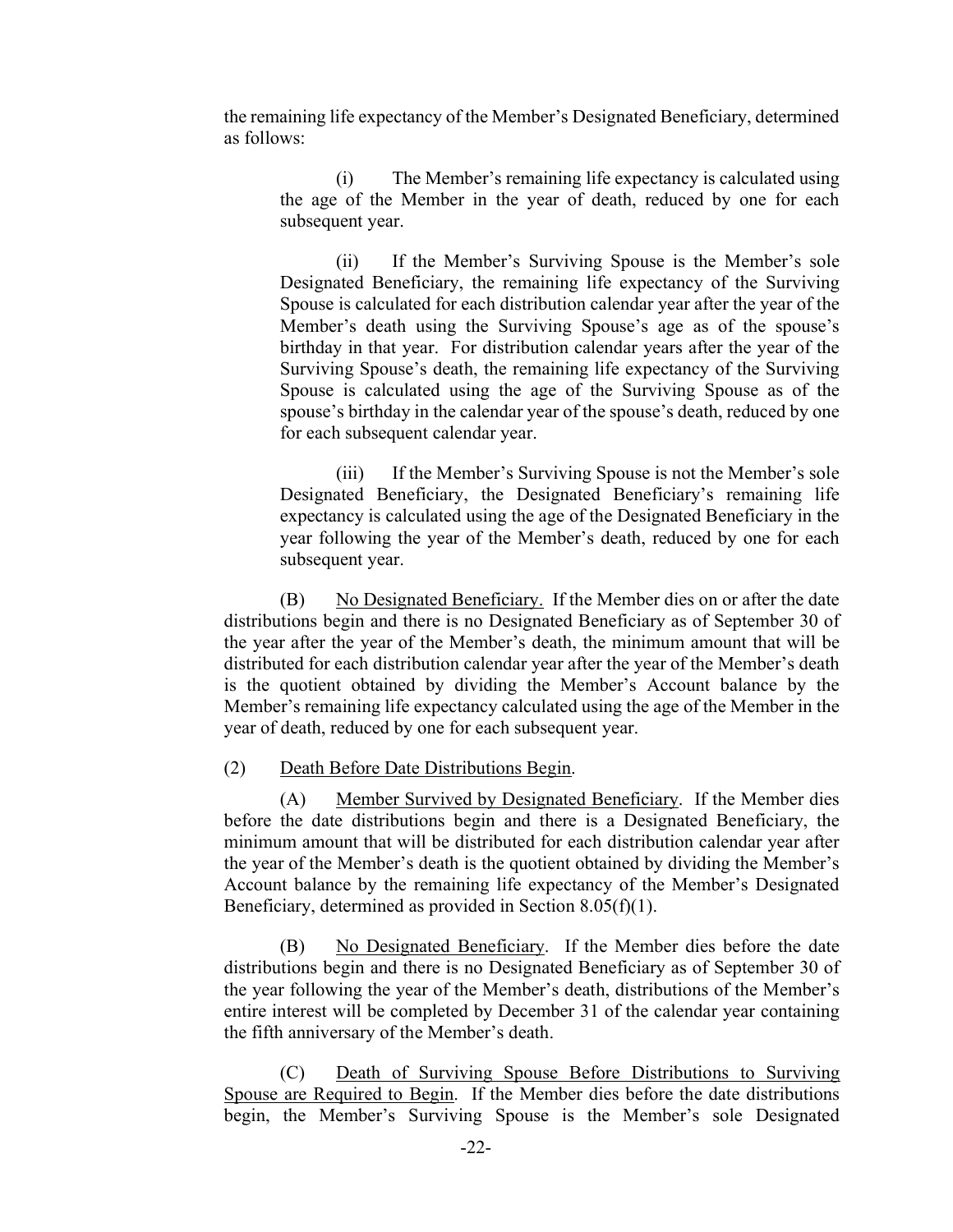Beneficiary, and the Surviving Spouse dies before distributions are required to begin to the Surviving Spouse as provided under Section 8.05(d)(1), this section 8.05(f) will apply as if the Surviving Spouse were the Member.

### (g) Definitions.

(1) Designated Beneficiary. The individual who is designated as the Beneficiary under Section 2.04 of the Plan and is the Designated Beneficiary under Code section 401(a)(9) and Treasury Regulation section 1.401(a)(9)-4.

(2) Distribution calendar year. A calendar year for which a minimum distribution is required. For distributions beginning before the Member's death, the first distribution calendar year is the calendar year immediately preceding the calendar year which contains the Member's Required Beginning Date. For distributions beginning after the Member's death, the first distribution calendar year is the calendar year in which distributions are required to begin under Section 8.04. The required minimum distribution for the Member's first distribution calendar year will be made on or before the Member's Required Beginning Date. The required minimum distribution for other distribution calendar years, including the required minimum distribution for the distribution calendar year in which the Member's Required Beginning Date occurs, will be made on or before December 31 of that distribution calendar year.

(3) Life expectancy. Life expectancy as computed by use of the Single Life Table in Treasury Regulations section 1.401(a)(9)-9.

(4) Member's Account balance. The value of the Member's Account as of the last valuation date in the calendar year immediately preceding the distribution calendar year (valuation calendar year) increased by the amount of any contributions made and allocated or forfeitures allocated to the Account balance as of dates in the valuation calendar year after the valuation date and decreased by distributions made in the valuation calendar year after the valuation date. The Account balance for the valuation calendar year includes any amounts rolled over or transferred to the Plan either in the valuation calendar year or in the distribution calendar year if distributed or transferred in the valuation calendar year.

8.06 Trusts As Designated Beneficiaries. References in this Plan to the life expectancies or lives of designated Beneficiaries who are individuals shall include individuals who are beneficiaries of a trust which is designated as a Beneficiary, provided that the trust is an "eligible trust." A trust is an "eligible trust" if all of the following conditions are met:

(a) The trust is a valid trust under state law, or would be but for the fact that there is no corpus.

(b) The trust is irrevocable or, if revocable, will become irrevocable upon the death of the Member.

(c) The beneficiaries of the trust who are beneficiaries with respect to the trust's interest in the Member's benefit are identifiable from the trust instrument within the meaning of Q & A-5 of Treasury Regulations  $\S$  1.401(a)(9)-4.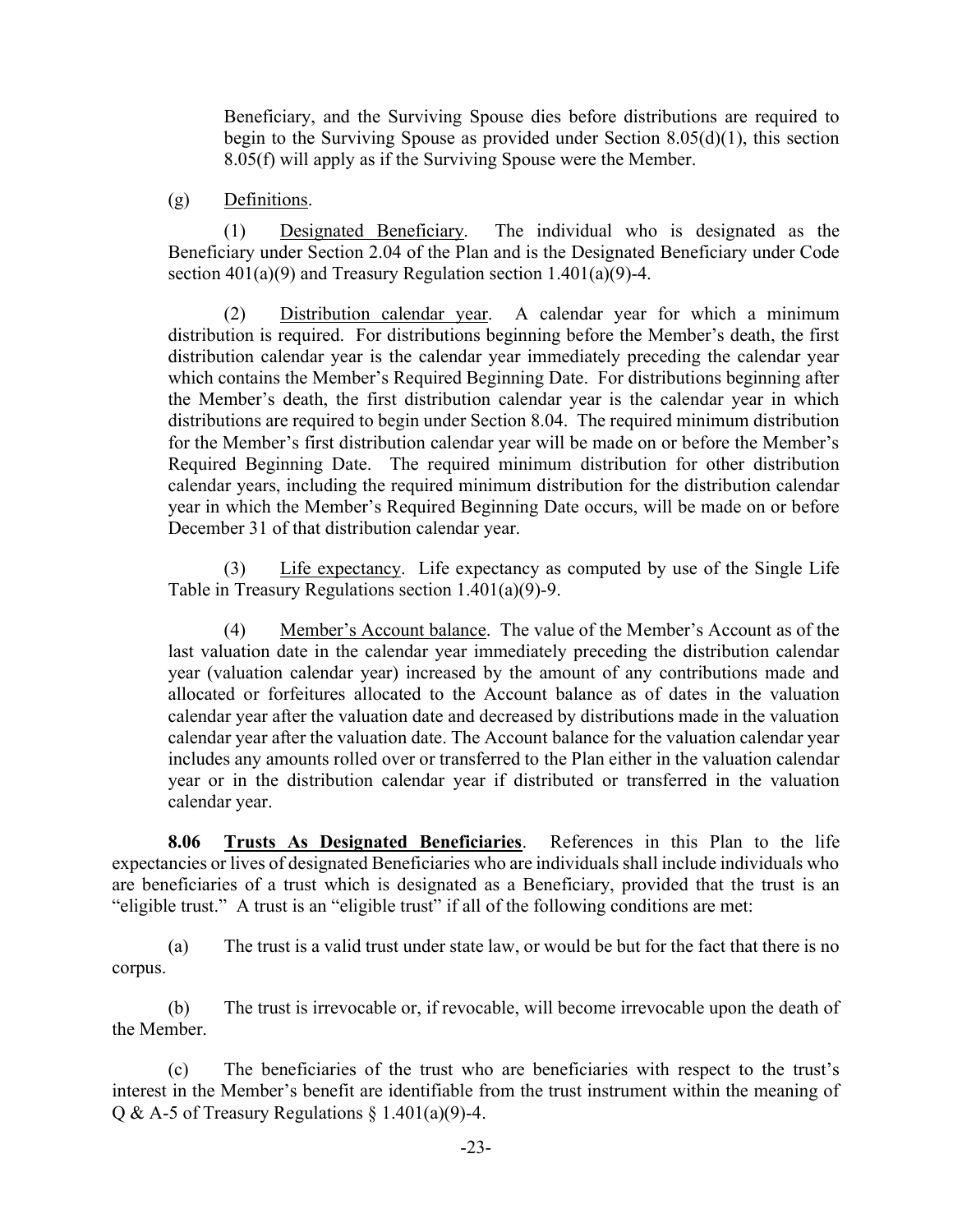(d) The Member provides the Board with a list of all the beneficiaries of the trust, along with a description of the portion of the trust to which they are entitled and any conditions related to their entitlement, and certifies that, to the best of the Member's knowledge, this list is correct and complete and that all the other requirements listed in subsections (a) through (c) have been met. In addition, the Member must provide the Board with a copy of the trust on request.

If a trust meets the foregoing requirements, the relevant life expectancy of the designated Beneficiary for purposes of calculating distributions shall be the life expectancy of the trust beneficiary who has the shortest life expectancy. A trust that does not meet the foregoing requirements will be treated as having no life expectancy, but still may be designated as a Member's Beneficiary.

#### ARTICLE IX

#### PLAN ADMINISTRATION

9.01 Plan Administrator. The Board is charged with the administration and operation of this Plan shall serve as the administrator of the Plan.

9.02 Powers and Duties of the Board. The Board shall have such other duties and powers as may be necessary to discharge its duties hereunder, including, but not by way of limitation, the following:

(a) to construe and interpret the Plan, decide all questions of eligibility and determine the amount, manner and time of payment of any benefits hereunder;

(b) to prescribe procedures to be followed by Members or Beneficiaries filing applications for benefits;

(c) to prepare and distribute, in such manner as the Board determines to be appropriate, information explaining the Plan;

(d) to receive from Members such information as shall be necessary for the proper administration of the Plan;

(e) to furnish the Member, upon request, such annual reports with respect to the administration of the Plan as are reasonable and appropriate;

(f) to appoint or employ individuals to assist in the recordkeeping and other administrative activities of the Plan along with any other agents it deems advisable, including actuaries, auditors and legal counsel;

(g) to appoint or employ a Custodian or other service provider to manage one or more of the Investment Options offered under the Plan;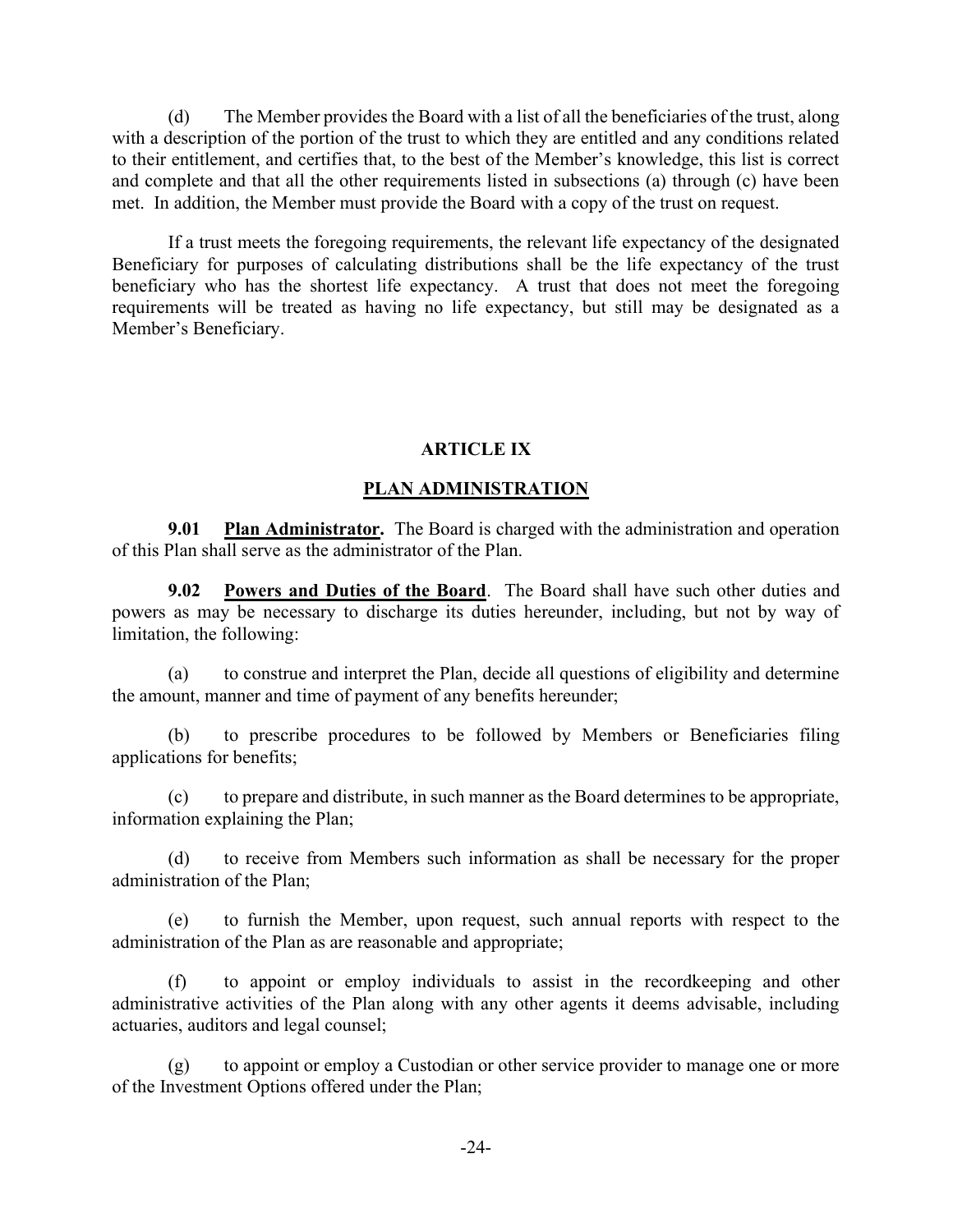(h) to make all determinations as to the right of any person to a benefit pursuant to Article VII;

(i) to establish rules for the administration of the Plan and the transaction of its business; and

(j) to exchange information with Eligible Employers to the extent necessary to administer the Plan and comply with the requirements of Code section 403(b) and the applicable regulations.

9.03 Rules and Decisions. The Board may adopt such rules as it deems necessary, desirable, or appropriate. All rules and decisions of the Board shall be uniformly and consistently applied to all Members in similar circumstances. When making a determination or calculation, the Board shall be entitled to rely upon information furnished by a Member or Beneficiary.

9.04 Application and Forms for Pension. The Board may require a Member or Beneficiary to complete and file with the Board an application for benefits under this Plan and all other forms approved by the Board and to furnish all pertinent information requested by the Board. The Board may rely upon all such information so furnished it, including the Member's or Beneficiary's current mailing address.

# ARTICLE X

## CLAIMS PROCEDURE

10.01 Filing of Claim. A Plan Member or Beneficiary shall make a claim for Plan benefits by filing a written request with the Board upon a form to be furnished to him for such purpose.

10.02 Denial of a Claim. If a claim is wholly or partially denied, the Board shall furnish the Member or Beneficiary with written notice of the denial within sixty (60) days of the date the original claim was filed. This notice of denial shall provide:

- (a) The specific reason or reasons for denial;
- (b) Specific reference to pertinent Plan provisions on which denial is based;

(c) A description of any additional information needed to perfect the claim and an explanation of why such information is necessary; and

(d) An explanation of the Plan's claim procedure.

10.03 Review of Denial. The Member or Beneficiary shall have sixty (60) days from receipt of a denial notice in which to make written application for review by the Administrative Council.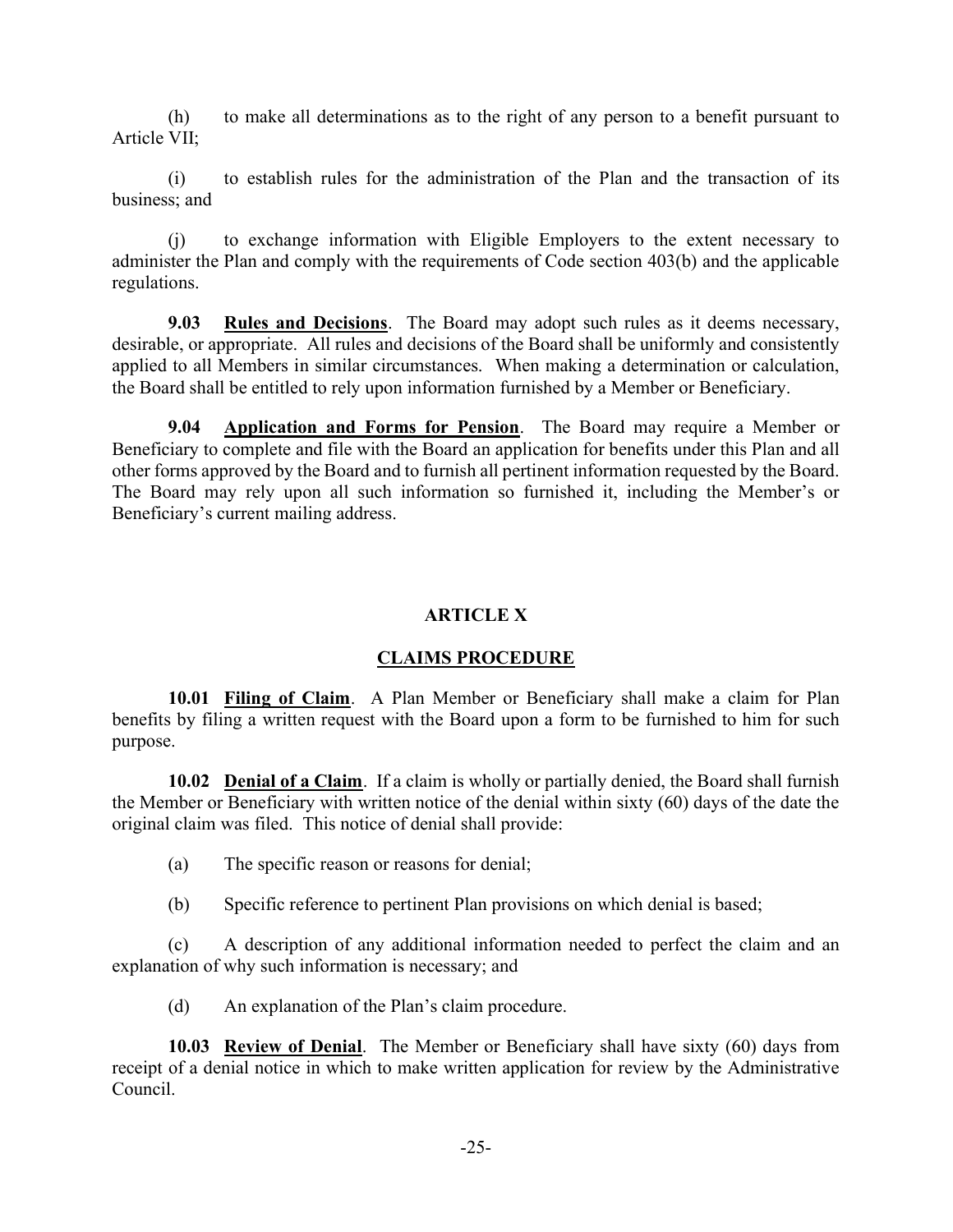10.04 Decision upon Review. The Administrative Council shall issue a decision on such review within sixty (60) days after receipt of an application for review as provided in Section 10.03. All decisions of the Board and the Administrative Council shall be afforded the maximum deference permitted by law.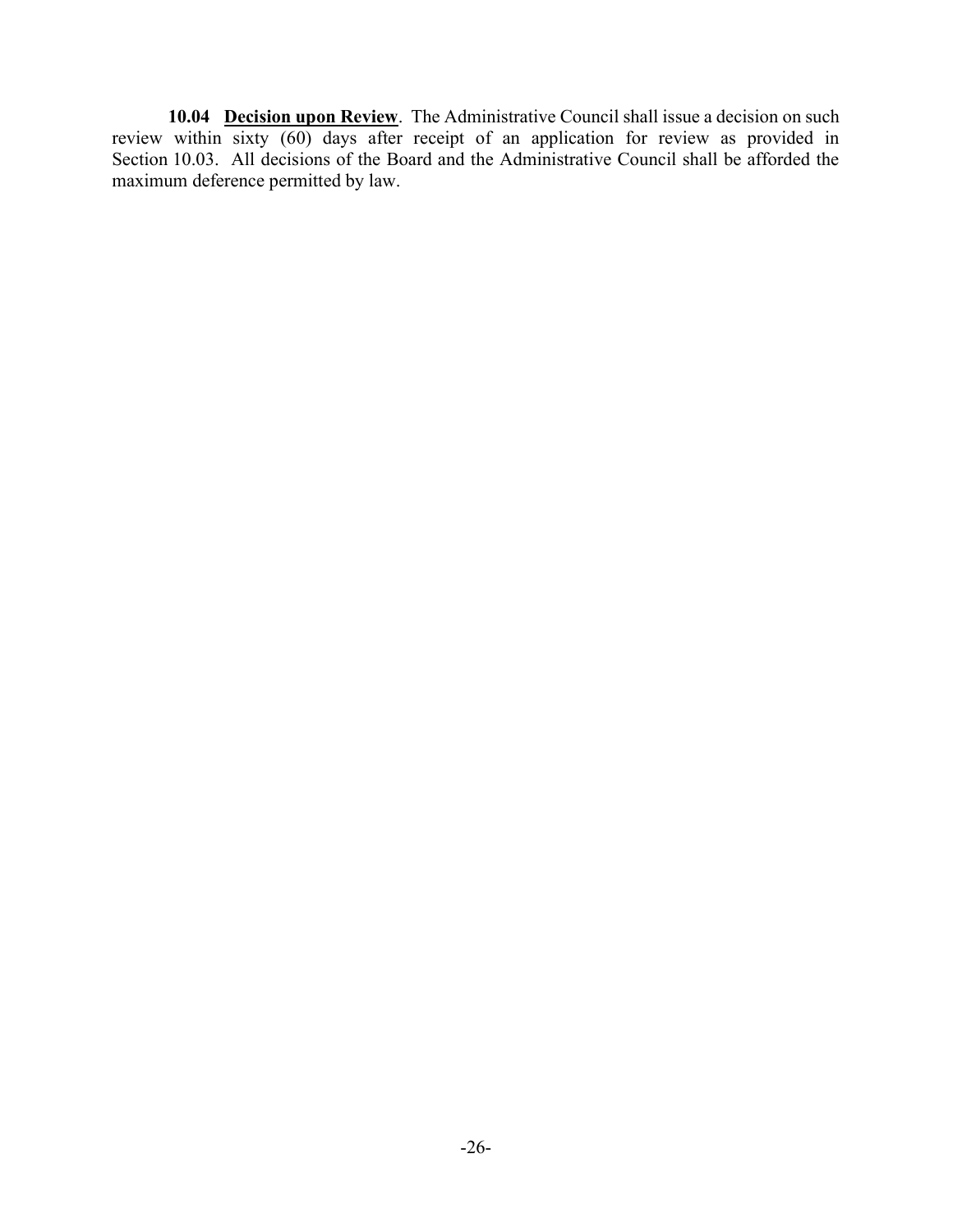#### ARTICLE XI

#### AMENDMENT AND TERMINATION

11.01 Right to Amend. This Plan may be amended by the Church at any General Conference Session provided that such amendment shall have been proposed (a) by the Board, (b) by the Administrative Council, or (c) by written petition presented at the preceding General Conference Session and signed by at least twenty-five (25) delegates thereof, and provided further, that the text of such amendment and the names of its sponsor or sponsors shall have been published in an official Church organ at least thirty (30) days prior to the General Conference session at which action thereon is taken.

Any amendment which, in the judgment of the Administrative Council, should be adopted before the next General Conference Session may be adopted *ad interim* by the Administrative Council upon recommendation of the Board and any amendment so adopted shall be presented for ratification at the next General Conference Session of the Church after similar advance publication in the official Church organ.

No modification or amendment shall make it possible for assets of the Plan to be used for, or diverted to, purposes other than the exclusive benefit of Members and their Beneficiaries, nor shall any amendment reduce the Account of any Member, or the Beneficiary of any deceased Member.

11.02 Right to Terminate. While it is expected that the Plan will be continued indefinitely, the Board may terminate the Plan at any time, subject to the ratification at the next General Conference Session of the Church after advance publication in the official Church organ as provided in Section 11.01. In the event of such termination of the Plan, the amounts maintained in accounts of affected Members shall, unless the Board exercises its right pursuant to Section 11.04, remain to be used by the Board to pay benefits to or on behalf of the affected Members in accordance with applicable provisions of the Plan.

11.03 Cessation of Participation. An Eligible Employer may withdraw from this Plan or cease all future contributions to this Plan, upon proper written direction to the Board. Unless the Board exercised the right to require payment of all benefits as provided in Section 11.04, the amounts maintained in Accounts of affected Members shall remain to be used by the Board to pay benefits to or on behalf of the affected Members in accordance with applicable provisions of the Plan.

11.04 .Distribution upon Termination. In the event of termination of the Plan or the Eligible Employer's cessation of participation, the amounts maintained in Accounts shall, unless the Board exercises the right reserved in the next succeeding sentence, remain to be used to pay benefits to or on behalf of the Members in accordance with the applicable provisions of the Plan. The Board specifically reserves the right, in the event of termination of this Plan, to require payment of all benefits under this Plan in the form of lump sum distributions, notwithstanding any elections of benefits that have been made and approved by the Board (whether or not in pay status) under any other provision of this Plan. In the event of such distribution, the Eligible Employers shall not make contributions to an alternative Code section 403(b) contract that is not part of the Plan during the prior beginning on the date of Plan termination and ending twelve (12) months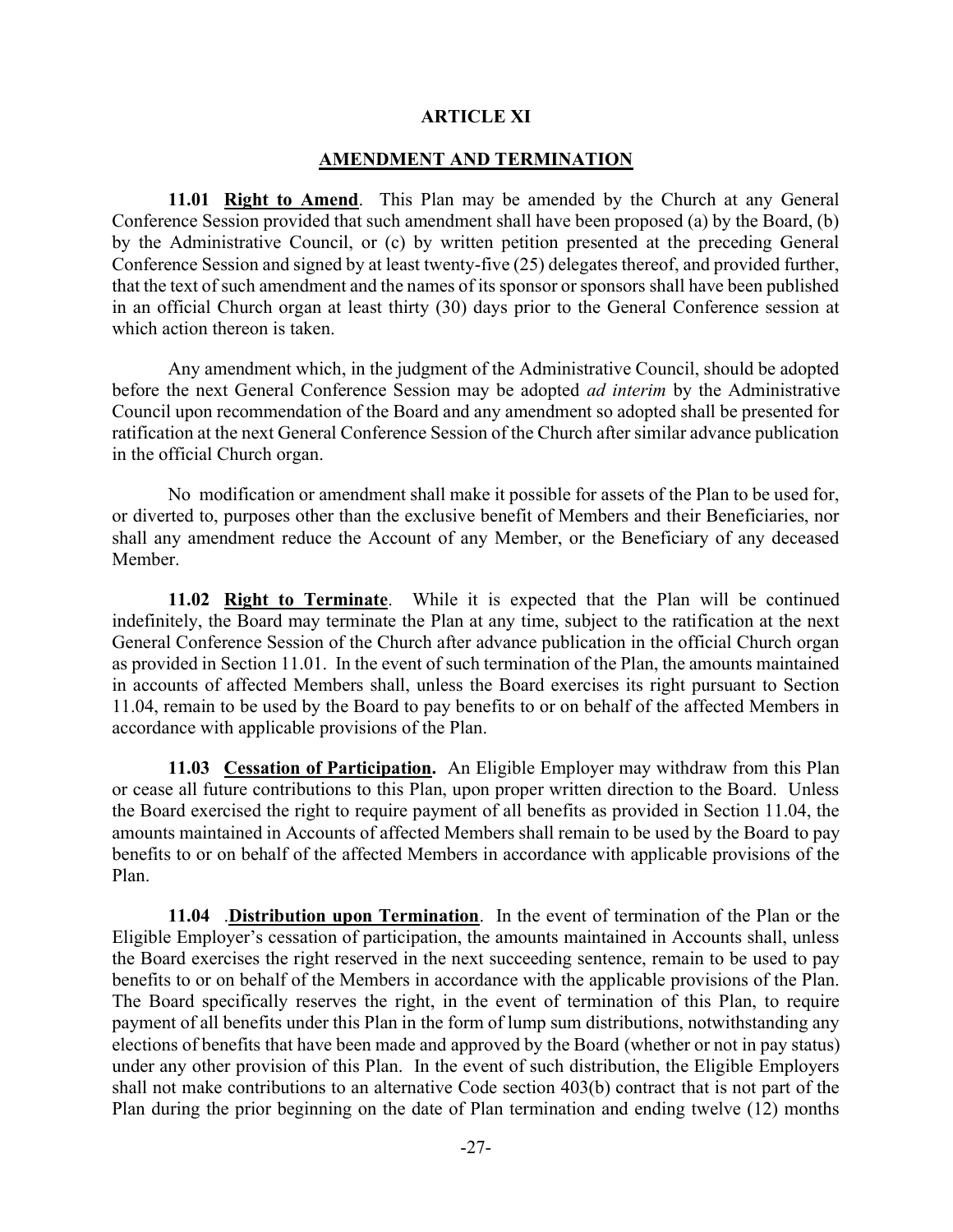after the distribution of all assets from the Plan, except as permitted in the applicable Treasury Regulations.

#### ARTICLE XII

#### MISCELLANEOUS PROVISIONS

12.01 Prohibition Against Diversion. Subject to the provisions in Code section 414(p) relating to qualified domestic relations orders, there shall be no diversion of any portion of the assets of the Plan other than for the exclusive benefit of Members and their Beneficiaries. For this purpose, assets will be treated as diverted if there is a loan or other extension of credit from assets in the account to an Employer. No person shall have any interest in, or right to, the Trust Fund or any part thereof, except as specifically provided for in this Plan or the Trust Agreement or both.

12.02 Responsibilities of Parties. The Board shall be responsible for the administration and management of the Plan.

12.03 Fees and Expenses. The expenses and fees of the Plan shall be payable from the assets of the Operating Fund. The Operating Fund shall be funded by means of a deduction taken annually from each Member's Account and from the Reserve Fund; provided, however, that such deduction shall not exceed one percent (one hundred basis points) in any one year.

In the case of expenses and fees related to a particular Investment Option, in accordance with the provisions of the contracts or agreements related to a particular Investment Option, or as may otherwise be agreed upon by the Board and the sponsor of a particular Investment Option.

12.04 Notification of Mailing Address. Each Member and other person entitled to benefits hereunder shall register from time to time with the Board, in writing, such person's post office address and change of post office address. Any check representing any payment due hereunder, and any communication forwarded to a Member or Beneficiary at the last known address as indicated by the records of the Board shall constitute adequate payment to such person and be binding on such person for all purposes of the Plan. The Board shall not be under any obligation to search for or ascertain the whereabouts of any such person.

12.05 Unclaimed Benefits. If any benefits payable to, or on behalf of, a Member are not claimed within a reasonable period of time from the date of entitlement, as determined by the Board, and if the Member cannot be located at his last provided mailing address, such Member shall be presumed dead, and the post-death benefits, if any, under this Plan shall be paid to his Beneficiary if he is then living and can be located. If the Member's Beneficiary is not then living or cannot be located, or if no Beneficiary was effectively named, the Member's Account shall be paid in a form as determined by the Board, to the Member's estate.

12.06 Nonalienation of Benefits. Benefits payable under the Plan shall not be subject in any manner to anticipation, alienation, sale, transfer, assignment, pledge, encumbrance, charge, garnishment, execution or levy of any kind, either voluntary or involuntary (except as may be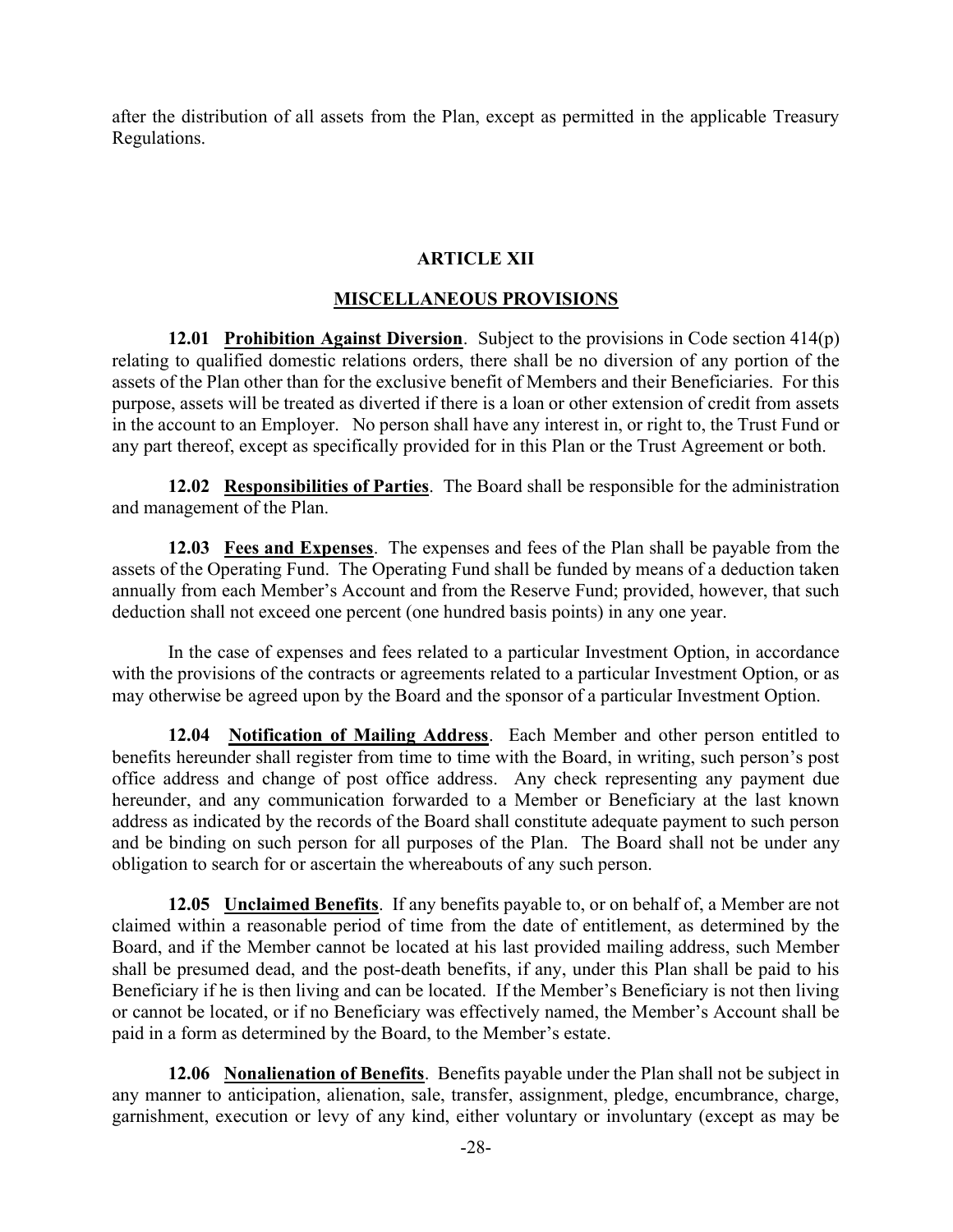provided pursuant to a court order regarding alimony or other payments for the support of a spouse, former spouse, or other relative of a Member, to the extent permitted under Code section 414(p)) prior to actually being received by the person entitled to the benefits under the terms of the Plan. Any attempt to anticipate, alienate, sell, transfer, assign, pledge, encumber, charge or otherwise dispose of any right to benefits payable hereunder shall be void. The amounts from time to time contributed to the Plan hereunder shall not in any manner be liable for, or subject to, the debts, contracts, liabilities, engagements or torts of any person entitled to benefits under the Plan.

12.07 Facility of Payment. Whenever, in the Board's opinion, a person entitled to receive any payment of a benefit under the Plan is under a legal disability or is incapacitated in any way so as to be unable to manage such person's financial affairs, the Board may, to the extent permitted by law, make payments directly to the person, to the person's legal representative, or to a relative or friend of the person, to be used exclusively for such person's benefit, or apply any such payment for the benefit of the person in such manner as the Board deems advisable. Any benefit payment (or installment thereof) made in accordance with the provisions of this Section 12.07 shall completely discharge the obligation for making such payment under the Plan.

12.08 Governing Law. This Plan shall be administered, and its validity, construction, and all rights hereunder shall be governed by the laws of the state of Pennsylvania. If any provision of the Plan shall be held invalid or unenforceable, the remaining provisions hereof shall continue to be fully effective.

12.09 Headings Not Part of Agreement. Headings of sections and subsections of the Plan are inserted for convenience of reference. Such headings shall not constitute part of the Plan and shall not be considered in the construction thereof.

12.10 Limitations on Liability. The Board shall not be liable to any person or entity for any of its acts carried out hereunder in good faith and based upon the information available at the time. Only the assets and properties of the Plan shall be liable for the debts, obligations, and liabilities under this Plan, and in no event shall the Church, or any of its properties or assets, or any Church, or any other Eligible Employer, be liable for or subject to any debts or claims of any kind arising under the Plan.

12.11 Nonguarantee of Employment. Nothing contained in this Plan shall be construed as a contract of employment between the Eligible Employer and any Employee or Minister, or as a right of any Employee or Minister to be continued in the employment of the Eligible Employer, or as a limitation of the right of the Eligible Employer to discharge any of its employees, with or without cause.

12.12 Exclusions and Separability. Each provision hereof shall be independent of each other provision hereof, and if any provision of this Plan proves to be void or invalid as to any Member or group of Members, such provision shall be disregarded and shall be deemed to be null and void and no part of this Plan; but such invalidation of any such provision shall not otherwise impair or affect this Plan or any of the other provisions or terms thereof.

14.13 Military Service. Notwithstanding any provisions of this Plan to the contrary, contributions, benefits and service credit with respect to qualified military service will be provided in accordance with section 414(u) of the Code. In the case of a death occurring on or after January